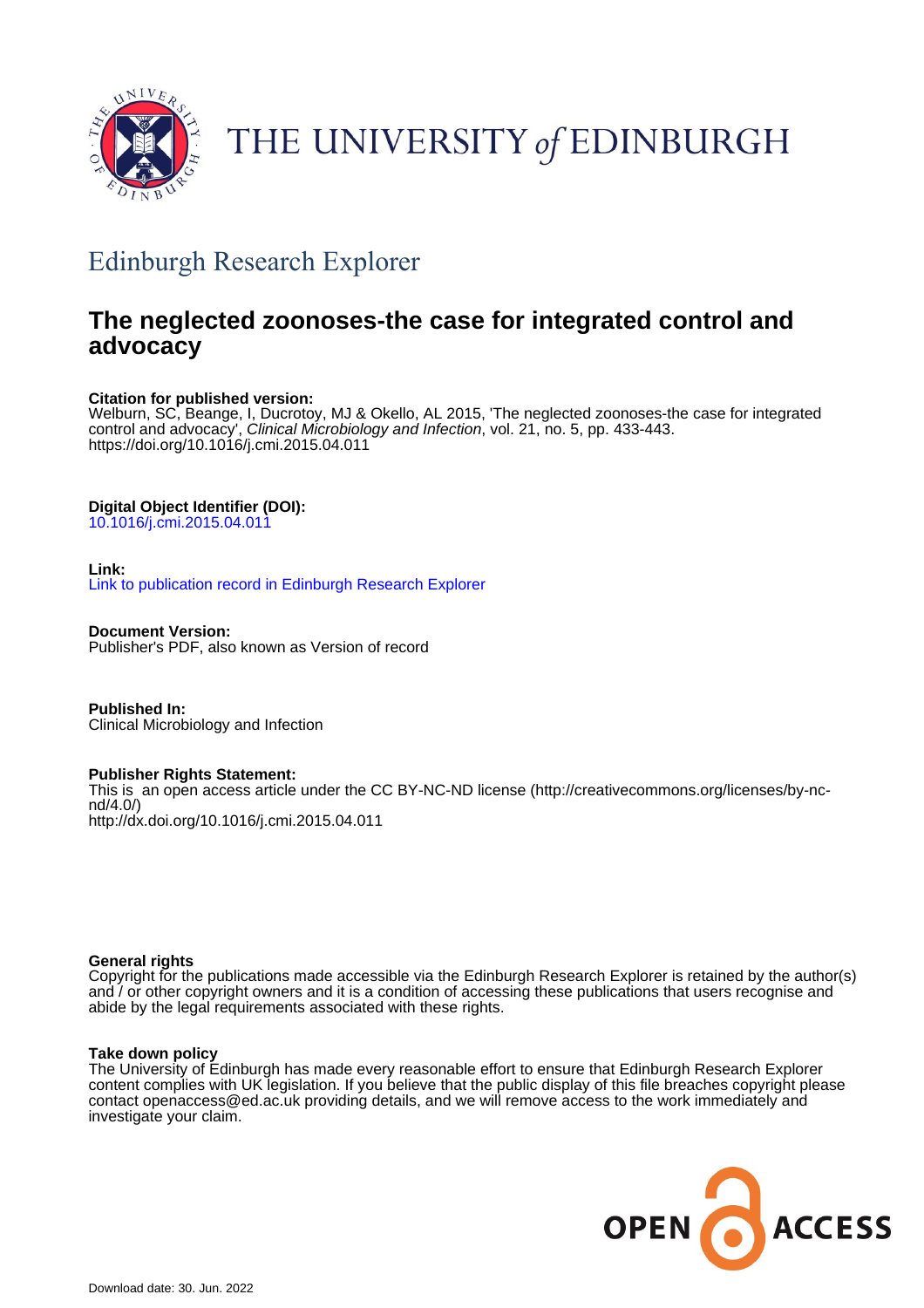## The neglected zoonoses—the case for integrated control and advocacy

#### S. C. Welburn, I. Beange, M. J. Ducrotoy and A. L. Okello

Division of Infection and Pathway Medicine, Edinburgh Infectious Diseases, School of Biomedical Sciences, College of Medicine and Veterinary Medicine, The University of Edinburgh, Edinburgh, UK

#### Abstract

The neglected zoonotic diseases (NZDs) have been all but eradicated in wealthier countries, but remain major causes of ill-health and mortality across Africa, Asia, and Latin America. This neglect is, in part, a consequence of under-reporting, resulting in an underestimation of their global burden that downgrades their relevance to policy-makers and funding agencies. Increasing awareness about the causes of NZDs and how they can be prevented could reduce the incidence of many endemic zoonoses. Addressing NZDs by targeting the animal reservoir can deliver a double benefit, as enhanced animal health means a reduced risk of infection for humans, as well as improved livelihoods through increased animal productivity. Advocacy for NZD control is increasing, but with it comes a growing awareness that NZD control demands activities both in the short term and over a long period of time. Moreover, despite the promise of cheap, effective vaccines or other control tools, these endemic diseases will not be sustainably controlled in the near future without long-term financial commitment, particularly as disease incidence decreases and other health priorities take hold. NZD intervention costs can seem high when compared with the public health benefits alone, but these costs are easily outweighed when a full cross-sector analysis is carried out and monetary/non-monetary benefits—particularly regarding the livestock sector—are taken into account. Public–private partnerships have recently provided advocacy for human disease control, and could prove equally effective in addressing endemic zoonoses through harnessing social impact investments. Evidence of the disease burdens imposed on communities by the NZDs and demonstration of the cost-effectiveness of integrated control can strengthen the case for a One Health approach to endemic zoonotic disease control. Clinical Microbiology and Infection © 2015 The Authors. Published by Elsevier Ltd on behalf of European Society of Clinical Microbiology and Infectious Diseases.

Keywords: Anthrax, bovine TB, brucellosis, burden of disease, cysticercosis, DALY, echinococcosis, human African trypanosomiasis, neglected zoonotic diseases, One Health, poverty, rabies, under-reporting Article published online: 23 April 2015

Corresponding author: S.C. Welburn, Division of Infection and Pathway Medicine, Edinburgh Infectious Diseases, School of Biomedical Sciences, College of Medicine and Veterinary Medicine, The University of Edinburgh, Chancellor's Building, 49 Little France Crescent, Edinburgh, EH16 4SB, UK E-mail: [sue.welburn@ed.ac.uk](mailto:sue.welburn@ed.ac.uk)

## The origins of neglect

The Millennium Development Goals aimed, by 2015, to halve the proportion of people living on less than a dollar a day, and to halve the proportion of people suffering from hunger. Millennium Development Goal 6 aimed to 'combat Tuberculosis, HIV and AIDS, malaria (the 'big three') and other diseases'; the major focus of these 'other diseases' became known as the neglected tropical diseases (NTDs) [\[1\]](#page-9-0). In 2008, Molyneux [\[2\]](#page-9-0) suggested that these 'other diseases' were being ignored by policy-makers and politicians, who over-focused on targets around the 'big three' diseases; targets that were likely to prove unattainable. The Global Fund ([http://www.theglobalfund.org\)](http://www.theglobalfund.org) was created to finance the fight against the 'big three', but only limited funding was mobilized to scale up NTD interventions.

The NTDs comprise 17 viral, parasitic and bacterial infections, and include dengue/severe dengue, rabies, Chagas disease, human African trypanosomiasis (HAT), leishmaniasis, three soil-transmitted helminth (STH) infections (ascariasis, hookworm infection, and trichuriasis), lymphatic filariasis, onchocerciasis (river blindness), dracunculiasis (guinea worm disease), schistosomiasis, cysticercosis/taeniasis, foodborne

Clinical Microbiology and Infection © 2015 The Authors. Published by Elsevier Ltd on behalf of European Society of Clinical Microbiology and Infectious Diseases

This is an open access article under the CC BY-NC-ND license ([http://creativecommons.org/licenses/by-nc-nd/4.0/\)](http://creativecommons.org/licenses/by-nc-nd/4.�0/)

<http://dx.doi.org/10.1016/j.cmi.2015.04.011>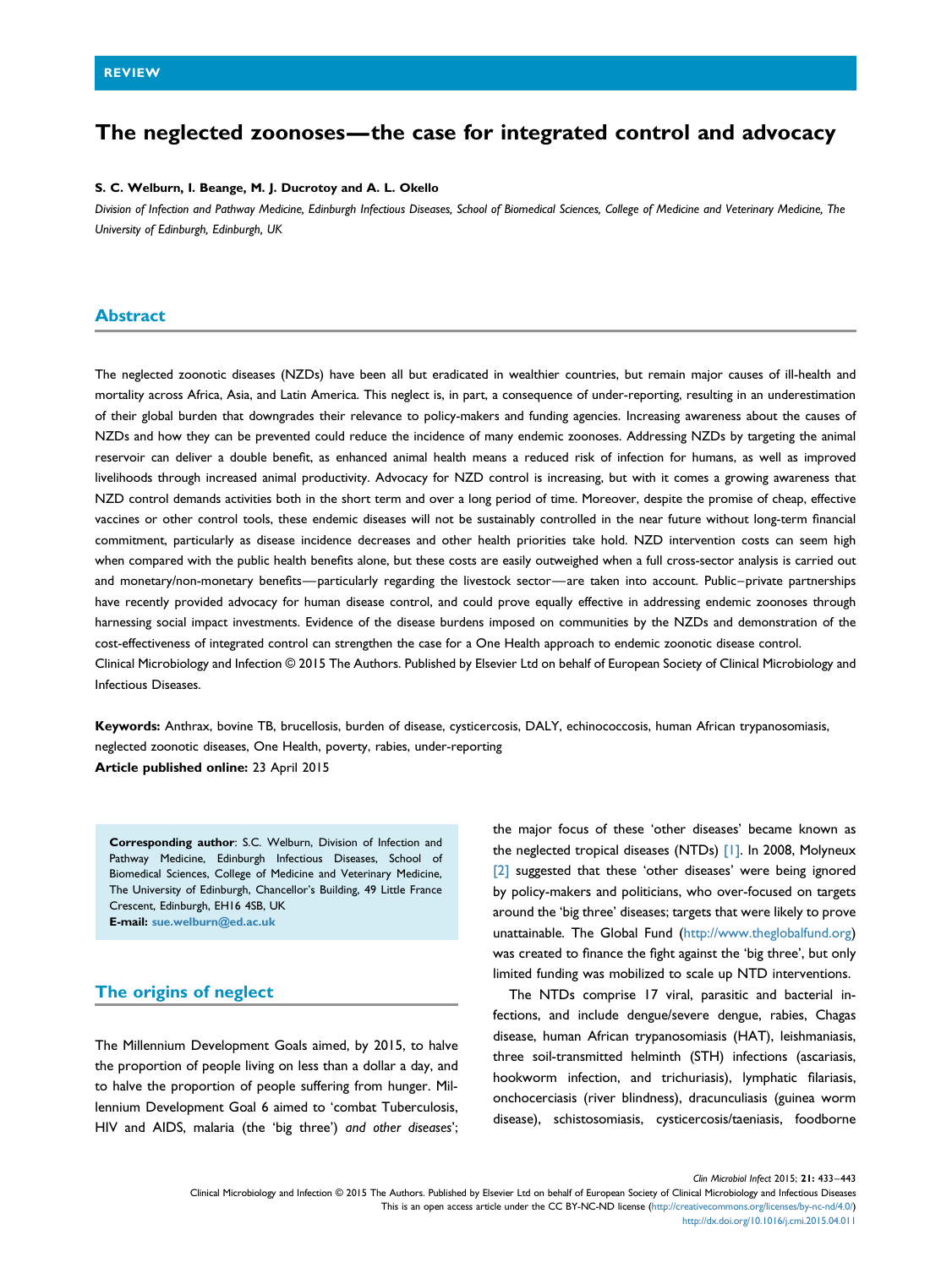trematodiasis, echinococcosis, lymphatic filariasis, Buruli ulcer, leprosy, trachoma, and Yaws. The NTDs affect several hundred million people (with a disease burden equivalent to malaria), killing at least half a million annually, but continue to attract relatively little attention from donors, policy-makers, and public health bodies [\[1\]](#page-9-0). NTDs are both drivers and manifestations of poverty and social inequality that often lead to long-term disability [\[2\]](#page-9-0).

In 2005, the European Parliament adopted a resolution on 'Major and Neglected Diseases in Developing Countries', regretting 'the lack of R&D into diseases which almost exclu-sively affect poor people in developing countries' [\[3\].](#page-9-0) The resolution identified leishmaniasis, HAT, tuberculosis (TB), Chagas disease and neurocysticercosis as causes for concern, and called for the European Commission to broaden its approach to other NTDs (including, among others, anthrax, rabies and brucellosis, rabies, and echinococcosis (hydatid disease)). These neglected zoonotic diseases (NZDs) constitute a major burden for poor rural communities  $[4-6]$  $[4-6]$ .

Since then, more than a decade of advocacy for NTDs has resulted in ambitious control and elimination targets being set by the WHO for 2020, and several successful partnerships have been formed to raise funds and provide advocacy for NTD control, including the Global Programme to Eliminate Lymphatic Filariasis ([http://www.](http://www.filariasis.org/)filariasis.org/) and the Global Network for Neglected Tropical Diseases [\(http://](http://globalnetwork.org/) [globalnetwork.org/](http://globalnetwork.org/)). Such advocacy resulted in the 2012 'London Declaration' [\(http://unitingtocombatntds.org/resource/](http://unitingtocombatntds.org/resource/london-declaration) [london-declaration](http://unitingtocombatntds.org/resource/london-declaration)), followed by the World Health Assembly (WHA) Resolution WHA66.12 in May 2013. WHA66.12 targets all 17 NTDs and addresses diseases as co-endemic clusters rather than individually, marking a distinct change in our approach to dealing with these diseases of poverty.

WHA66.12 was a turning point for advocacy for the NTDs; however, although a number of NZDs were included (rabies, echinococcosis (hydatid disease), leishmaniasis, Trypanosoma brucei rhodesiense sleeping sickness, and Taenia solium cysticercosis), three major bacterial NZDs (anthrax, brucellosis, and bovine TB) were omitted. Examination of all resolutions arising from the 66 WHAs (from 1948 to 2013) indicated that only 21 resolutions targeted one or more NZDs (<4% of the total resolutions passed to date on infectious diseases) [\[7\].](#page-9-0) A WHA resolution for all NZDs is an essential prerequisite for advocacy [\[7\]](#page-9-0).

## Costs and burden of NZDs

The impact of NZDs falls most heavily on the poor, impacting on the health systems in which they live. Affected populations

often live in close contact with their animals, and are at risk for infection (directly or indirectly from the animal reservoir). Once infected, poor people have less access to the required health information that would lead to appropriate diagnosis and treatment. Primary healthcare facilities are often not readily accessible in remote rural areas or in slums, and patients can ill afford the time and money for repeated visits to a health centre. The burden of caring for a sick family member can push households further into poverty, and the death of a breadwinner can devastate a rural household.

Livestock are central to survival strategies in poor households, and may be sold to meet emergency expenditures—such as school fees, treatment and hospitalization of family members, or food in times of shortage. Poorer people keep fewer animals and suffer disproportionately from any illness or death of their livestock, so that intervening to control NZDs improves both the health of livestock and livelihoods, while at the same time protecting human health [\[4](#page-9-0)–6].

'Neglect' is, in part, an unintended consequence of the adoption of a system of disease prioritization, which impacts directly on investment and funding. Calculating a global burden of human disease (GBD), although logical, does not offer an equitable strategy on which to base investments to control neglected diseases. Where hospitals and clinics are not accessible, accurate measurements of morbidity and mortality resulting from NTDs are difficult to obtain, and, for most sub-Saharan African countries, use of the disabilityadjusted life-year (DALY) can result in systematic undervalu-ation of NTDs [\[8\]](#page-9-0). Over-reliance by policy-makers on GBD methodology in setting health priorities tends to devalue diseases for which reliable metrics are not available [\[9\]](#page-9-0). King and Bertino [\[8\]](#page-9-0) concluded that 'for most sub-Saharan African countries, GDB burden has been extrapolated from scant data taken from other locations, meaning estimates will be only approximate with a strong tendency towards underesti-mation of disease burden' [\[9\]](#page-9-0). Efforts have been made to improve on GDB estimates for three endemic zoonoses (rabies, echinoccocosis, and HAT) by the use of mathematical modelling to estimate under-reporting, but, for most NZDs, data are scant. Whereas the socio-economic burden has been considered for several parasitic zoonoses [\[10\]](#page-9-0), the NZDs are largely under-reported, which contributes to underestimation of the disease burden. In humans, NZDs may be confused with other diseases; for example, where malaria is present, fevers due to brucellosis [\[11\]](#page-9-0) or HAT [\[12\]](#page-9-0) are often misdiagnosed. Although diagnostic tests are available for screening NZDs in animal populations, many are not standardized for routine surveillance in the community in developing world settings, and the absence of a reference standard is problematic [\[13,14\].](#page-9-0)

Clinical Microbiology and Infection © 2015 The Authors. Published by Elsevier Ltd on behalf of European Society of Clinical Microbiology and Infectious Diseases, CMI, 21, 433–443 This is an open access article under the CC BY-NC-ND license ([http://creativecommons.org/licenses/by-nc-nd/4.0/\)](http://creativecommons.org/licenses/by-nc-nd/4.�0/)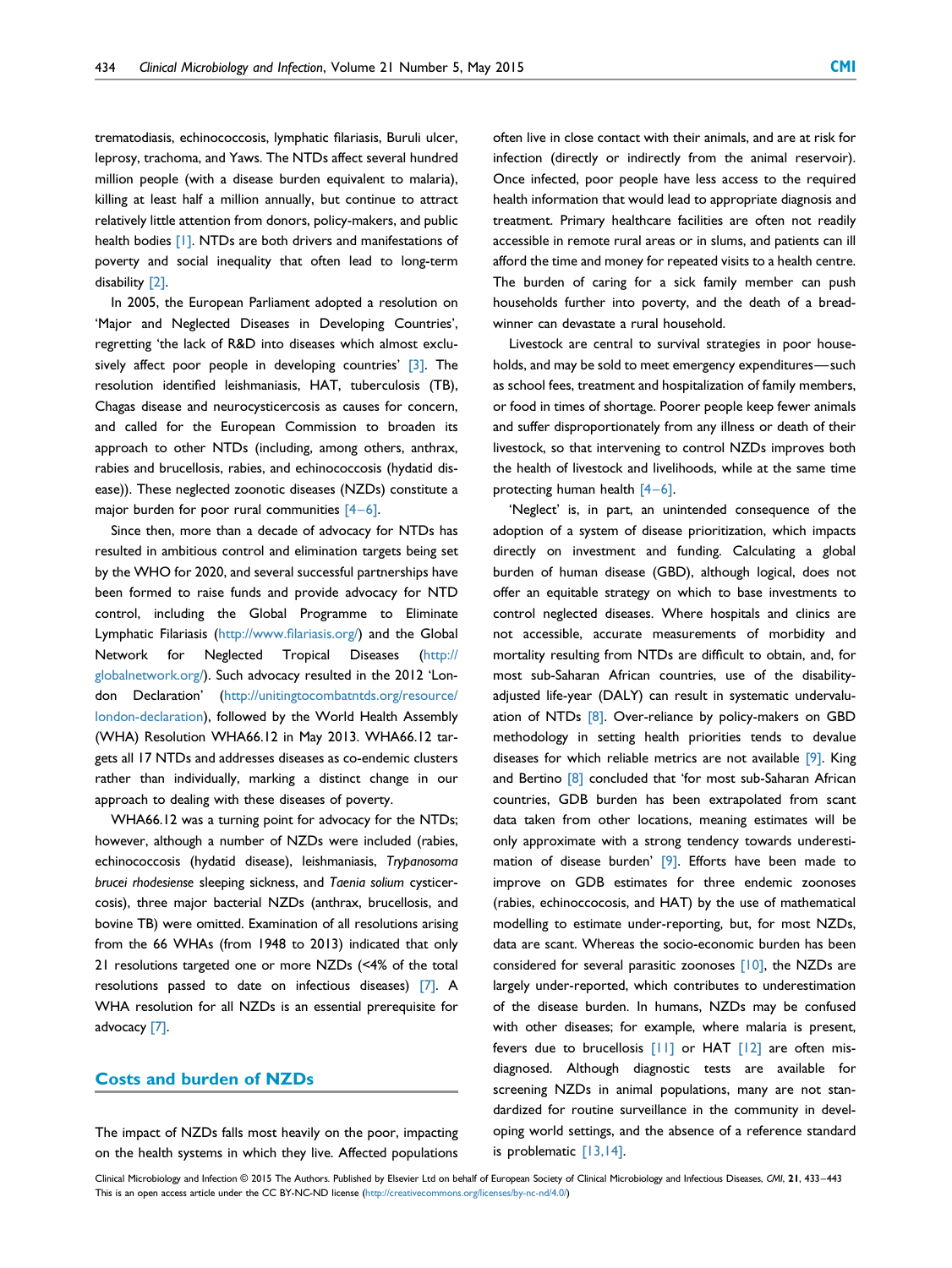Canning [\[15\]](#page-9-0) argues that the overall burden of disease should not be the criterion for priority-setting, but rather that the cost-effectiveness of interventions should be used. Cost– benefit approaches that combine health and economic benefits allow the health sector to present arguments to policy-makers that are based on the rate of return on investment rather than tables of DALYs; interventions against NTDs should be viewed as investments in human capital, and form an integral part of global poverty reduction  $[15]$ . The cost benefits of interventions against the NZDs in low-income countries can have exceptionally high rankings—targeting the animal population as the source of the disease in people can be highly cost-effective, as interventions to control zoonoses are often best applied in their animal hosts. The costs of such interventions, together with animal health benefits, will drive the cost-effectiveness of intervention strategies. The impact of intervention may be estimated in terms of DALYs prevented (notwithstanding the caveats surrounding the DALY) or improved livestock pro-ductivity [\[16\].](#page-9-0)

NZDs are endemic throughout the developing world, and can give rise to outbreaks and epidemics, with poly-infection being common. NZDs predominantly affect individuals living in close proximity to their animals who are exposed to disease vectors or poorly regulated animal products.

#### Anthrax

The role of Bacillus anthracis in causing illness in poor livestockkeeping communities and the impact of sudden deaths in their herds and flocks are largely ignored by policy-makers in developing countries  $[4-6]$ . Anthrax is transmitted by spores in contaminated soil, infecting humans via contact or consumption of dead animals or animal products. Contamination of pasture is the source of most animal cases in endemic countries. In animals, the disease is almost always fatal, and vaccination forms the only basis for effective control. Global estimates of disease burden are not provided for anthrax, as the WHO considers that anthrax 'is not a major public-health problem in the world today, although occasional epidemics do occur'  $[4-6]$  $[4-6]$ . Investment in anthrax research is maintained largely because of its bio-terrorist potential, and remains the focus of research for improved vaccines.

#### Bovine TB

The non-zoonotic Mycobacterium tuberculosis TB is the most common form of human TB, and is one of the 'big three' killer diseases worldwide. Although less is known about the zoonotic Mycobacterium bovis TB, most cases in the developed world are attributed to either reactivation of long-standing latent infections acquired before the adoption of milk pasteurization, or infections contracted abroad. In the developing world, where M. bovis is acquired mainly through the consumption of unpasteurized dairy products and from close contact with livestock, the contribution of M. bovis to TB epidemics of humans is unknown. M. bovis TB is frequently found outside the lungs, and it is almost impossible in impoverished settings to distinguish between regular TB, which responds to common drugs (notwithstanding the complexities arising from drug-resistant strains), and M. bovis TB, which requires more expensive drug therapy. In a study of a district of Tanzania, M. bovis was isolated from 4% of cases of pulmonary TB  $[17]$ ; this compares with between 0.5% and 1.5% of all culture-confirmed TB cases in industrialized countries [\[18\].](#page-9-0)

#### **Brucellosis**

The world's most widespread zoonosis affects cattle, sheep, goats, pigs, and other animals, leading to abortion, infertility, and low milk yields. Humans acquire brucellosis from direct contact with livestock or from drinking unpasteurized milk. Brucellosis is a chronic disease with a risk of disabling consequences, but is rarely fatal in affected humans. Brucellosis is frequently misdiagnosed as malaria, typhoid, or venereal disease [\[11\]](#page-9-0). Misdiagnosis is expensive; individuals incur significant expense in failing to acquire diagnosis and treatment, and fail to conduct their daily activities, through being unwell. Across the developing world, brucellosis is still a very common but often neglected disease, and constitutes a major under-reported problem. Brucellosis is the most common bacterial zoonosis globally, with over 0.5 million new cases annually and with prevalence rates in some countries exceeding ten cases per 100 000 population [\[19\]](#page-9-0). Industrialized countries have largely controlled or eradicated brucellosis and bovine TB by using vaccination with S19/Rev1 (for brucellosis) and test and slaughter (T&S) plus financial compensation (for both zoono-ses) [\[20\].](#page-9-0) Dealing with the problem in livestock alleviates the problem for humans, but countries in the developing world may not have the requisite level of organization of veterinary services or the financial resources to fund a vaccination campaign, or be willing to compensate famers for culling livestock, without which vaccination and T&S policies cannot be implemented.

#### T. solium neurocysticercosis

The helminth parasite T. solium is associated with poverty, particularly poor sanitation, and is endemic to South and Central America, China, the Indian subcontinent, Southeast Asia, and sub-Saharan Africa. An estimated 2.5 million people are infected with T. solium, and there are 50 000 deaths annually due to neurocysticercosis [\[21\]](#page-9-0). The global burden of cysticercosis (symptomatic) in the endemic zone of Latin America was estimated to be 400 000 cases in 75 million people [\[22\].](#page-9-0) When

Clinical Microbiology and Infection © 2015 The Authors. Published by Elsevier Ltd on behalf of European Society of Clinical Microbiology and Infectious Diseases, CMI, 21, 433-443 This is an open access article under the CC BY-NC-ND license ([http://creativecommons.org/licenses/by-nc-nd/4.0/\)](http://creativecommons.org/licenses/by-nc-nd/4.�0/)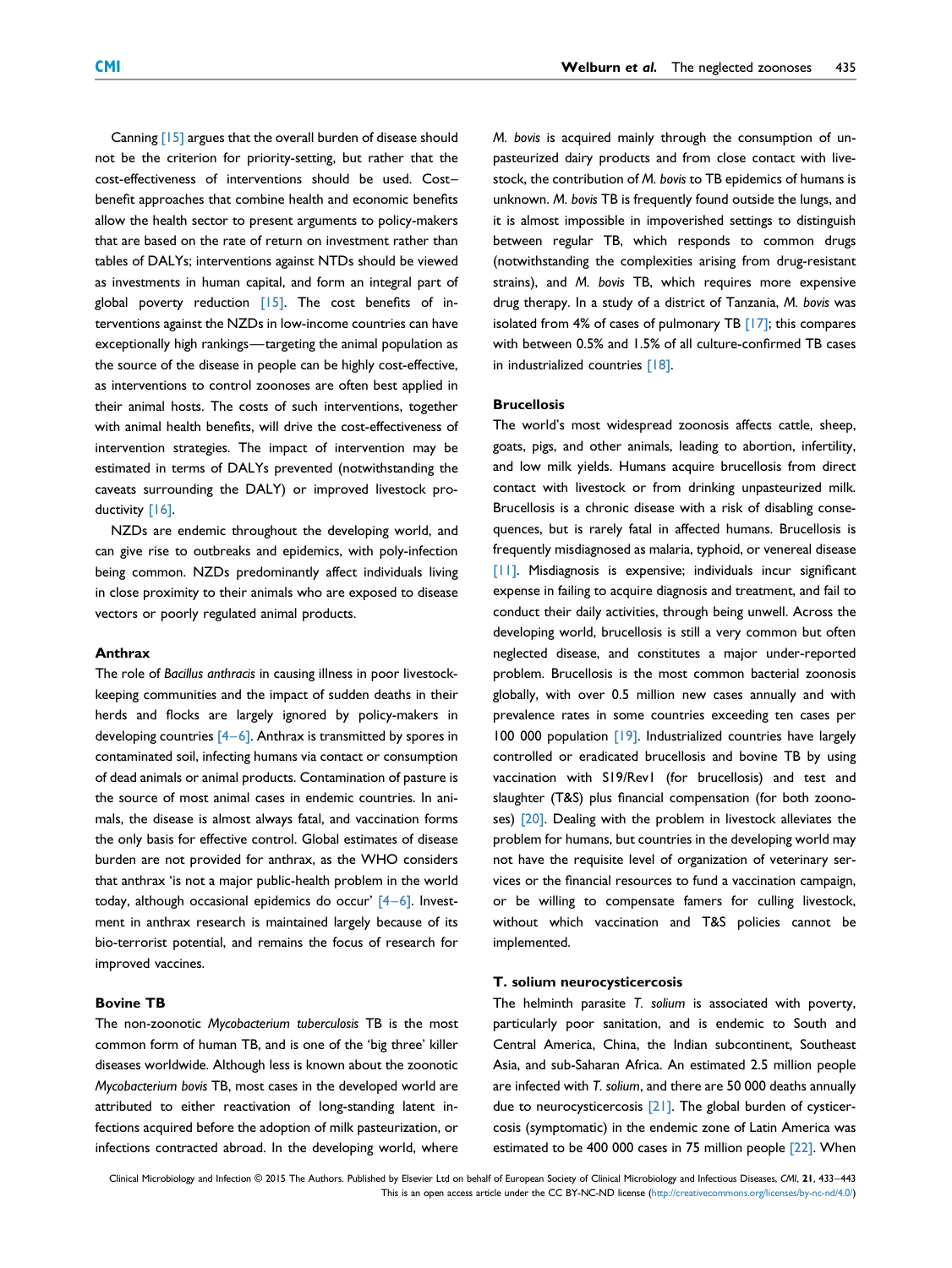the disease is associated with epilepsy, the burden is greater, owing to social stigmatization and discrimination, which are barriers to diagnosis and treatment. In most Asian countries, accurate data on T. solium are scarce, but it is common in parts of Indonesia, China, India, Vietnam, and Laos [\[22,23\].](#page-9-0) The prevalence of cysticercosis in pigs in Latin America varies from  $\leq$ 2% to  $\geq$ 75%, with an average of 17%  $\lceil$ 24]. Up to 45% of pigs are infected in some villages in Uganda, and in many countries cysticercosis rates in pigs are 10% [\[25\].](#page-9-0) Neurocysticercosis is considered to be the most common preventable cause of acquired epilepsy in the developing world, and the most important neurological disease of parasitic origin in humans. With the rise in pig production in smallholder farms across the developing world, neurocysticercosis is increasingly becoming an emerging public health problem. Cases tend to be clustered, and late-onset epilepsy generates a high socio-economic burden for poor families in the endemic areas [\[26\].](#page-9-0)

#### Cystic echinococcosis (CE)

CE is an emerging zoonotic parasitic disease where small ruminants and dogs are reared together, and is responsible for debilitating, potentially life-threatening human disease. Budke et al. estimated the global burden of CE in both humans and livestock, taking into account under-reporting [\[27\]](#page-9-0). Globally, human-associated annual economic losses (including medical costs, wage losses, and postoperative deaths) were estimated at US\$1.9 billion, with livestock losses—largely in countries with functional meat hygiene systems, owing to the economic impact of organ condemnation—being US\$2.19 billion. Although several species of Echinococcus exist, Echinococcus granulosus tapeworm infection is spread between dogs and small ruminants, with people becoming infected through eating tapeworm eggs. Human transmission occurs through the consumption of contaminated raw vegetables or from handling infected dogs. Untreated cysts in humans (often in the liver or kidneys) can grow to be very large, requiring expensive—and often highrisk—surgery for their removal. The ongoing human impact is substantial, manifesting as missed working days, and the risk of relapse or death, particularly if large cysts burst before surgery can be performed. There have been improvements in the diagnosis and treatment of human and animal cystic echinococcosis, and the diagnosis of canine echinococcosis, and trials of vaccines against E. granulosus in animals are underway [\[28,29\]](#page-10-0).

#### Leishmaniasis

This vector-borne, protozoan parasitic disease is considered to be the third most important vector-borne disease globally, with an estimated 350 million people being at risk in 88 countries, 12 million cases worldwide, and approximately 50 000 deaths every year [\[30\]](#page-10-0). Transmission is mostly zoonotic (via dogs and small rodents), but the disease can be spread between humans. Cutaneous leishmaniasis, the most common form, is non-fatal, but can cause extensive skin ulceration, leading to terrible facial disfigurement and stigmatization. Visceral leishmaniasis is a chronic systemic disease that affects the internal organs and can be fatal if left untreated. WHO data estimate the leishmaniases to contribute 2.4 million DALYs [\[31\],](#page-10-0) but current methods of assessing disease burden fail to account for variations in clinical presentation, which often demand intense medical interventions within small foci. Reliable data on the incidence, duration and impact of the various syndromes associated with leishmaniasis are not available [\[32\]](#page-10-0).

#### Rabies

Rabies is a notoriously fatal zoonotic disease; it is caused by a virus that enters the body following the bite of an infected animal, and migrates to the brain. Data on incidence of rabies are difficult to obtain, and under-reporting is a significant factor. To quantify the burden of rabies in Africa and Asia and to allow for under-reporting, a model was developed that used dog-bite data to infer numbers of human deaths  $[33]$ . The threshold density for rabies persistence was calculated to be 4.5 dogs/km $^2$ . Fiftyfive thousand human deaths from rabies per year in Africa and Asia produce a total DALY score of 1.7 million and a cost of US\$583 million. Costs are borne almost entirely by people in the developing world, where >99% of all fatalities occur [\[5\]](#page-9-0). Dog vaccination is a proven, simple, low-cost intervention for effective control in many rabies-endemic countries.

#### Zoonotic sleeping sickness

Trypanosoma brucei rhodesiense causes acute sleeping sickness (Rhodesian HAT ( $r$ HAT)), and infects a range of wildlife  $\sqrt{34}$ and domestic animals [\[35\].](#page-10-0) Cattle constitute the most impor-tant reservoir in East Africa and southern Africa [\[36\]](#page-10-0), and are responsible for the spread of rHAT in Uganda [\[37,38\].](#page-10-0) Untreated, the disease is always fatal in humans, but has little or no effect on the productivity of indigenous cattle. Under-reporting is common; a study in Uganda found that 92% of sleeping sickness deaths are not reported [\[12\]](#page-9-0). Sleeping sickness cases in Uganda are responsible for more patient admission time than all other infectious diseases other than malaria, severe malaria accounting for approximately 40% of hospital days and HAT 30%. The burden of HAT is poorly reflected in many existing assessments [\[39\].](#page-10-0)

## Integrated control of the NZDs

Sustainable health improvements in resource-poor countries require cross-sectoral, integrated, participatory or One Health

Clinical Microbiology and Infection © 2015 The Authors. Published by Elsevier Ltd on behalf of European Society of Clinical Microbiology and Infectious Diseases, CMI, 21, 433–443 This is an open access article under the CC BY-NC-ND license ([http://creativecommons.org/licenses/by-nc-nd/4.0/\)](http://creativecommons.org/licenses/by-nc-nd/4.�0/)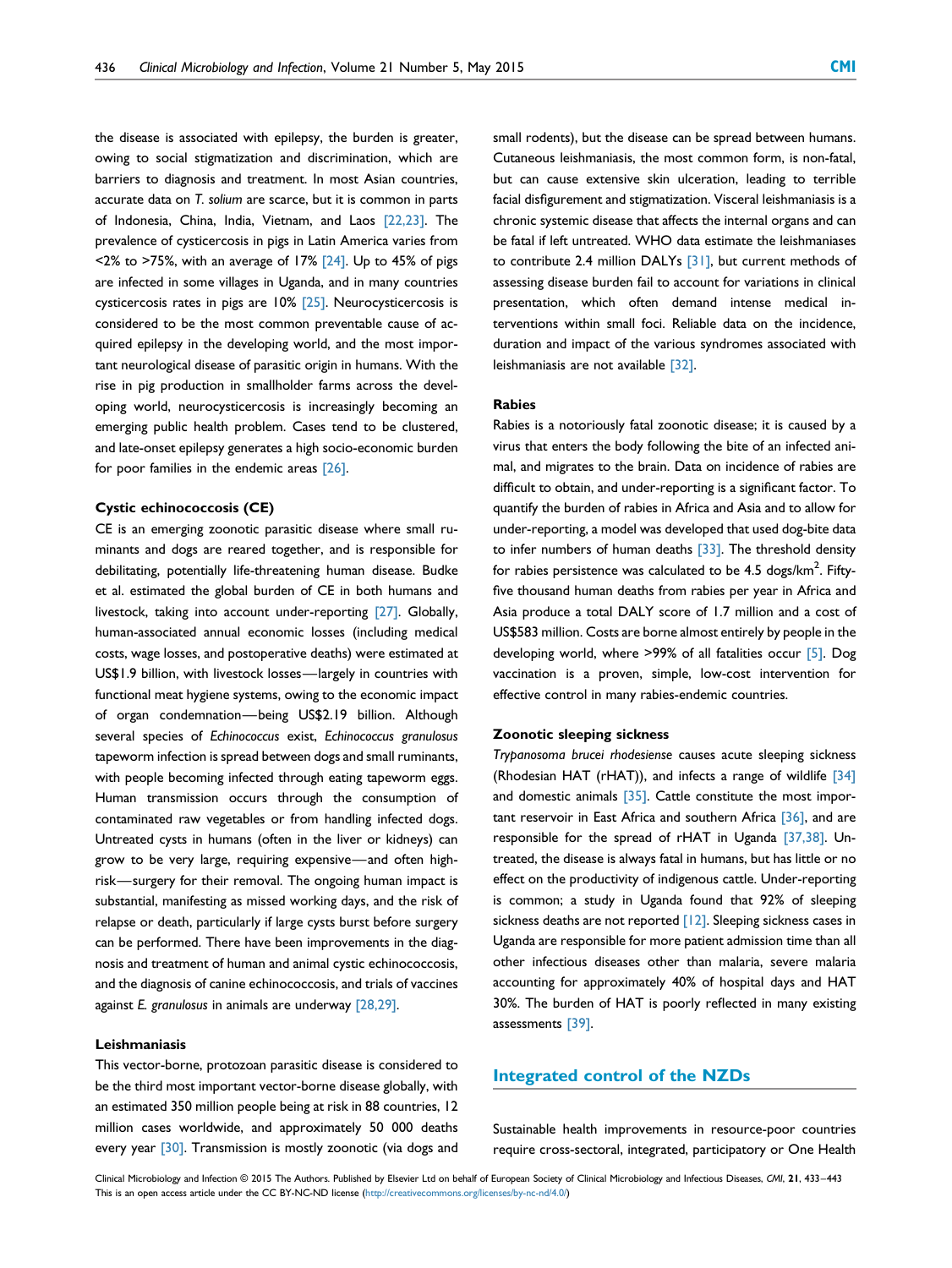approaches. The effectiveness of a zoonosis intervention can be measured as the proportion of the human and/or animal population covered and cured or protected against a disease. For any drug/vaccine intervention, a range of biological, cultural, sociological, political and ecological factors are involved, including availability, accessibility, affordability, efficacy, acceptability, diagnostic accuracy, and provider and consumer compliance. Determinants of effectiveness of surveillance and interventions at different scales, from the household to the government level, can be assessed through a combination of quantitative and qualitative epidemiological, social and anthropological methods to produce a quantifiable framework of effectiveness [\[40,41\]](#page-10-0). The synergistic benefits of close interplay between human and animal health have been demonstrated in a number of settings. Integrated study designs for simultaneous investigation of health status in humans and animals, for rapid identification of the source of a zoonotic disease, have been developed (for example, in Kyrgyzstan, the seroprevalence of human brucellosis is closely related to keeping sheep [\[42\]](#page-10-0), and frameworks developed to assess societal costs  $[43]$  have shown that it is possible to eliminate human brucellosis through effective interventions in animals).

The NZDs can be tackled in an integrated manner by focusing on a point of epidemiological or practical interaction that can benefit human and animal health. The European Commission-funded project Integrated Control of Neglected Zoonoses in Africa (ICONZ) has been evaluating the costeffectiveness of a range of strategies based on clustering diseases and targeting interventions for bacterial (anthrax, bovine TB, and brucellosis), dog/small ruminant-associated (rabies, leishmaniasis and hydatid disease, and pig-associated disease cysticercosis and neurocysticercosis) and vector-borne (zoonotic rHAT) (http://www.iconzafrica.org) diseases.

#### Anthrax, bovine TB, and brucellosis

Although they are controlled across most of Europe, these bacterial zoonoses, which infect livestock and humans, coexist in many communities, and still present a significant global challenge. Integrated surveillance and control for these zoonoses could be implemented and offer significant value, particularly in the developing world, considering the similar risk factors between these diseases. Brucellosis, bovine TB and anthrax are transmitted via direct contact with infected animals. Unpasteurized milk/milk products and abortion materials present major risks for the acquisition of brucellosis and bovine TB in poor communities. These bacterial NZDs impose a dual burden in affected communities, in terms of animal productivity losses and impact on human health (although the human burden is often poorly characterized, owing to underdiagnosis and under-reporting) [\[44\].](#page-10-0) Bacterial zoonoses are re-emerging

across sub-Saharan Africa, owing to the coexistence of pastoralist movements and an increase in intensive management arising from intensification of livestock production systems, with far-reaching social and political implications [\[45\].](#page-10-0) A recent study found that most cases of brucellosis in Kampala, Uganda resulted from consumption of raw milk transported from periurban areas of Kampala and/or dairy production areas outside Kampala [\[46\].](#page-10-0)

Brucellosis and bovine TB screening could be integrated by use of the Rose Bengal test in parallel with bovine TB skin testing. The Rose Bengal test is a cheap, simple, agglutination test, with high sensitivity. The intradermal bovine TB skin test is read after 48 h, when the results of the brucellosis test would also be available, and farmers and communities could be informed of both. Testing of at-risk humans could also save the costs of multiple community visits, but the logistical difficulties of this approach still present problems, particularly in extensive systems.

There is no vaccine for bovine TB, and T&S is not usually applied in Africa, where, without compensation, communities are not willing to give up an animal for slaughter. There are effective vaccines for brucellosis—S19 for cattle, and Rev1 for small ruminants—and communities are willing to pay for vaccination. Vaccination can be implemented in intensive and commercial farms, but delivery across much of Africa remains challenging. The development of a conjunctival form of S19 would increase adoption in pastoralist communities [\[44\].](#page-10-0)

In the absence of T&S policies, integrated community participatory approaches may prove useful for the control of brucellosis and bovine TB. Participatory and trans-disciplinary approaches for the development of locally adapted interventions against brucellosis and bovine TB have been used to develop health interventions in mobile pastoralist communities in Chad and Mongolia [46–[48\].](#page-10-0)

## Zoonotic trypanosomiasis and tick-borne animal diseases

rHAT, caused by Trypanosoma brucei rhodesiense, is endemic in several foci across East Africa [\[49,50\]](#page-10-0). Sleeping sickness can be cured if diagnosed and treated early, but most of those affected live in remote areas with poor access to healthcare services [\[51\].](#page-10-0) A range of wildlife can act as reservoirs of rHAT [\[34\]](#page-10-0), but in Uganda the reservoir of infection comprises domestic cattle [\[35,36\]](#page-10-0). The northwards migration of infected cattle from the endemic sleeping sickness foci has resulted in a large expansion of the rHAT focus, which now borders the Trypanosoma brucei gambiense (chronic) HAT focus [\[38,51\].](#page-10-0) Convergence of two forms of HAT will have major implications for the management of human sleeping sickness in Uganda [\[52,53\]](#page-10-0).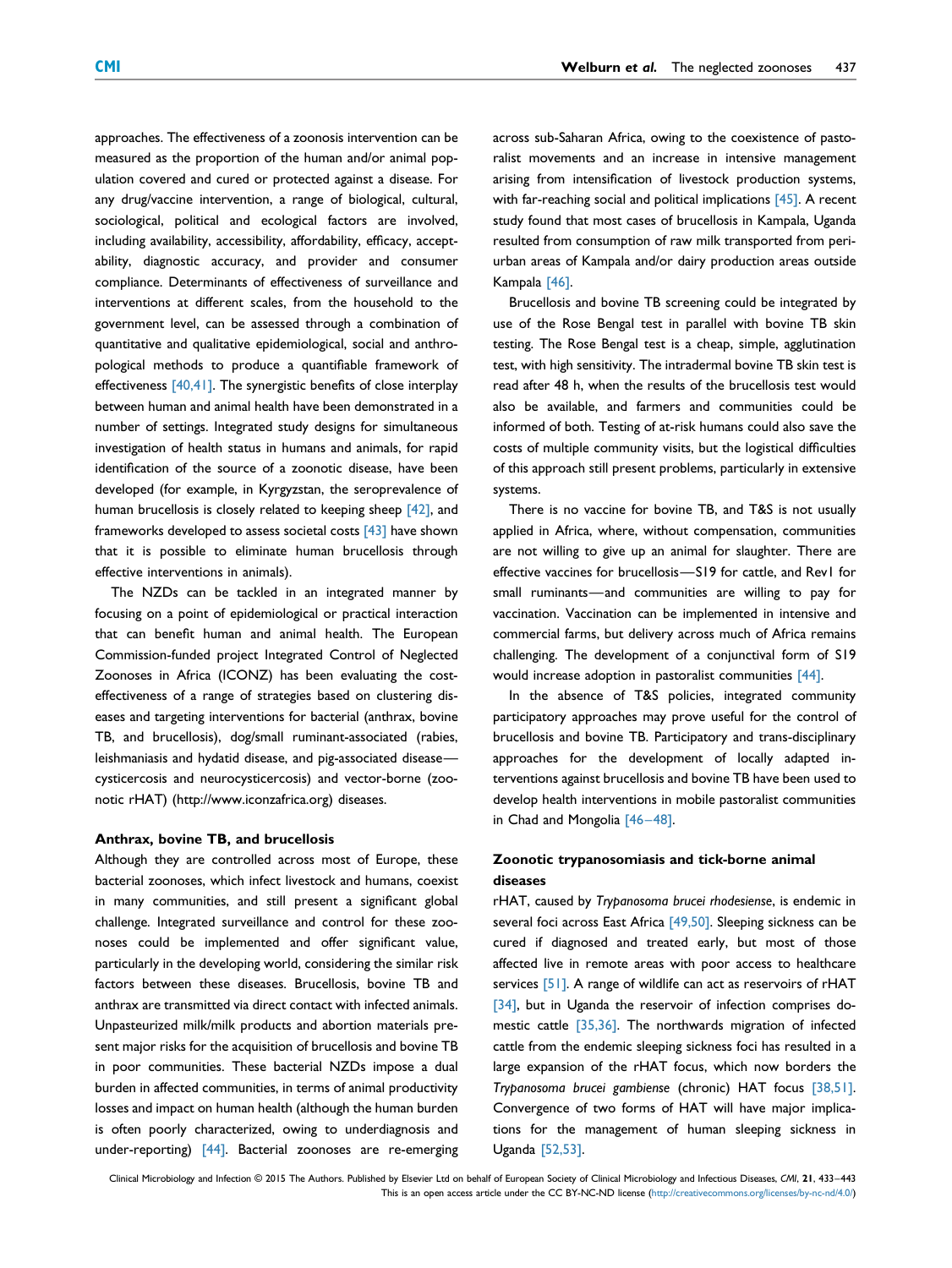The importance of the animal reservoir in controlling Rhodesian sleeping sickness has long been recognized but largely ignored. Identification of human infective parasites in livestock is performed with a molecular marker, the SRA gene  $[35]$ . Studies of endemic foci in Uganda have shown up to 40% of cattle carrying Trypanosoma brucei rhodesiense [\[36\].](#page-10-0) Given the contribution of the animal reservoir to transmission of rHAT, treatment of livestock to remove the parasites followed by vector control to prevent re-infection is the preferred option [\[37,54\]](#page-10-0). The removal of all trypanosomes from cattle requires injection of a low-cost (US\$0.5) trypanocidal drug. Animals can be kept free from re-infection with human-infective and animalinfective trypanosomes by treatment with long-lasting formulations of synthetic pyrethroids. Restricted application of insecticide to only the legs and belly of the bovine host, where most tsetse flies feed [\[55\],](#page-10-0) has brought trypanosomiasis control within the reach of poor farmers in Africa. Furthermore, insecticidal treatment of only 20% of a cattle population is sufficient to control both rHAT and animal trypanosomes in that population [\[56,57\]](#page-10-0). If insecticide is also applied to the ears,

then restricted application of insecticide also removes ticks, reducing the challenge from East Coast fever, Babesia, and anaplasmosis, and this is the main driver for farmers to maintain monthly application of insecticides [\[58\].](#page-10-0)

#### Interventions targeted at dogs and small ruminants

Three NZDs (rabies, leishmaniasis, and hydatid disease) can be addressed by targeting dogs. Vaccination for rabies is a tried and tested intervention, with high cost/benefit ratios. Although there is an increasing commitment to eliminate rabies from developing countries with annual rounds of mass dog vaccination, this target is challenging. The Global Alliance for Rabies Control, established in 2005, has raised awareness, supported control programmes, and promoted educational initiatives [\(http://www.rabiescontrol.net/](http://www.rabiescontrol.net/)). Community rabies vaccination campaigns could be combined with interventions for hydatidosis or leishmaniasis, offering added value. There is now some activity ongoing in most countries, but even countries with the resources do not often meet and sustain these rates, and a permanent plan of action is needed to organize rabies vaccinations as part of the annual calendar. KwaZulu province in South Africa recently completed its first year without a single case of human rabies, thanks to a dog rabies control programme supported by the Bill and Melinda Gates Foundation. Tanzania embarked on an ambitious programme to repeatedly vaccinate dogs in 28 districts, but willingness to participate in vaccination was negated by fear of rabies, high medical treatment costs, and the threat of dog-culling. Problems with campaign mobilization, timing, the location of central points, equipment and staff and project organization created barriers to community compliance [\[59\].](#page-10-0) In poor regions, where canine rabies continues to be highly endemic, simply increasing awareness about the cause of the disease and how it may be prevented could reduce its incidence [\[60\]](#page-10-0), and such campaigns could be extended to other dog zoonoses in these regions.

#### Leishmaniasis

The sand fly transmits Leishmania infantum from dogs to humans, and deltamethrin-impregnated dog collars for control have proved successful. Modelling has indicated that community-wide use of treated dog collars could be more effective than a dog-culling strategy, especially where transmission rates are high, although the impact of collaring is dependent on collar coverage and the rate of loss of collars [\[32\]](#page-10-0). An over 80% reduction in canine incidence was shown in trials of treated dog collars in Italy [\[61,62\].](#page-10-0) Monthly application of pour-on insecticides was also effective in reducing canine incidence in Italy [\[62\]](#page-10-0) and Brazil [\[63\]](#page-10-0).

#### E. granulosus

CE transmission can be prevented by deworming dogs, stray dog population control, and preventing dogs from eating cystinfected livestock viscera. A number of low-cost approaches could be used for CE control, including preventing dogs from eating openly discarded cysts during the process of backyard slaughter and in established government slaughterhouses [\[64\]](#page-10-0).

Dog interventions for this group of NZDs demand a clear understanding of the role of the dog in the community, which, in turn, will influence the mode of delivery and practicality of achieving a high level of vaccination coverage. During annual rabies vaccination campaigns, it would be straightforward to use this single community visit to also de-worm the dogs and apply insecticidal collars in areas where hydatid and leishmaniasis prevail. This offers a practical and economical way of interrupting disease transmission, reducing risk, and delivering messages about overall dog management, health, and welfare. Owned dogs can easily be vaccinated, wormed, and collared, but the village dogs (belonging to everyone) are more difficult to catch and treat  $[59]$ . For stray animals, interventions may include dog population control/culling, oral vaccination in baits to prevent rabies, and slaughterhouse legislation for destruction of cyst-infected livestock viscera to prevent stray dogs having access to cysts.

#### Pig-associated zoonoses

T. solium cysticercosis was declared to be eradicable by the International Task Force for Disease Eradication in 1993, but, despite a relatively uncomplicated epidemiology and progress in operational research, global eradication of T. solium is considered to be unlikely in the near future  $[21]$ . It is clear that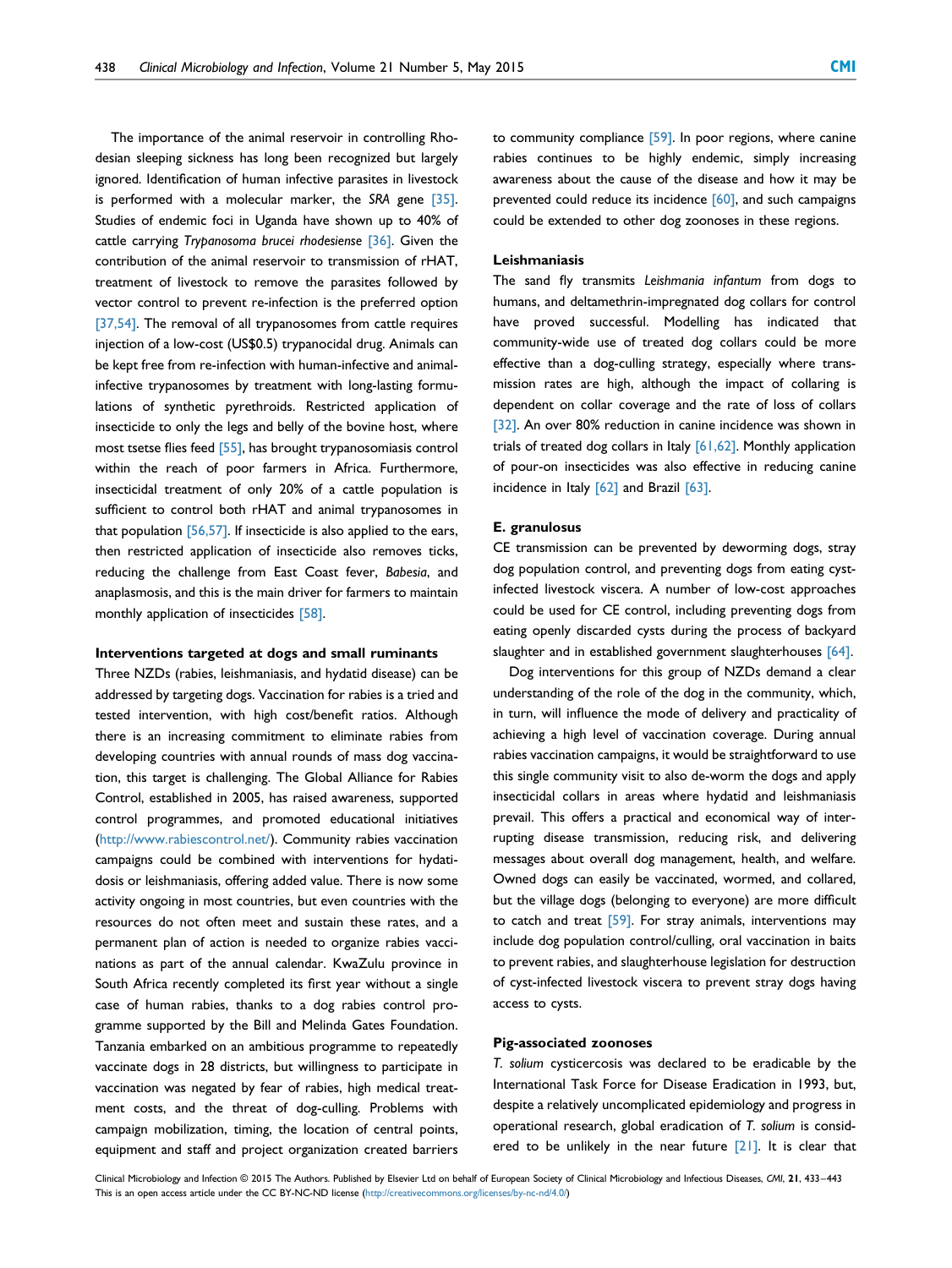effective control of T solium will require multiple interventions implemented simultaneously in both pigs and humans. Where open defecation is the norm, pigs and people are caught in a vicious cycle of T. solium cysticercosis/taeniasis. The most sustainable solution is to stop T. solium transmission from human to pigs with the provision of clean water and sanitation combined with veterinary sanitary measures, such as meat inspection and treatment of infected animals. Repeated mass drug administration (MDA) of antihelminthic drugs such as praziquantel, niclosamide and albendazole to human T. solium carriers has been applied in mass treatment programmes in China and Latin America [\[21\]](#page-9-0). Integration of T. solium control with existing MDA programmes for STHs or other parasitic NTDcausing organisms such as foodborne trematodes or those causing schistosomiasis offers the opportunity to capitalize on existing frameworks for control under larger NTD programmes. Diagnosis of the presence of adult tapeworms relies on the detection of parasite antigens in faeces (coproantigens), and tests have good specificity and sensitivity  $[65]$ . There have been advances in the diagnosis of T. solium infections with immunodiagnostics [\[21\]](#page-9-0); serological tests indicate whether the cysts carried in people or animals are alive or dead (treatment is appropriate for live cysts). Recombinant parasite antigen vaccines have been developed that could prevent T. solium transmission [\[30\],](#page-10-0) but these are not yet commercially available. Pig vaccines may prove useful in commercial settings, but adequate take-up of such vaccines by poor farmers in rural areas where pigs are left free to run and feed on waste seems unlikely.

Open defecation is a key indicator of socio-economic marginalization [\[66,67\]](#page-11-0), with global inequalities being reflected in how and where a person defecates. Today, 2.6 billion people lack improved sanitation, and 1.1 billion of these practise open defecation, which is believed to be responsible for the death of one-and-a-half million children annually [\[68\]](#page-11-0). Community-led total sanitation (CLTS) aims to mobilize a community to a point where open defecation is no longer practised and the village can be declared 'open defecation free' [\[69\].](#page-11-0) CLTS is premised on the idea that 'once people are convinced about the need for sanitation, they construct their own toilets according to resources available' [\[70\].](#page-11-0) Facilitators drive 'self-realization' by using 'local and crude words for "shit" and "shitting" … rather than polite terms' [\[70\]](#page-11-0); disgust, shame and fear drive the community towards collective action [\[71\]](#page-11-0). If open defecation free status can be maintained, CLTS should impact on cysticercosis, STH diseases, and other diseases arising from poor sanitation, e.g. dysentery and cholera.

Changing human behaviour is difficult to achieve, especially for zoonotic infections, in which years may pass between infection and clinical symptoms. Communities are unaware that white nodules in pigs and epilepsy in humans are linked, and may relate epilepsy to witchcraft, and white nodules in pigs to bad practice in farming. Village slaughter and the absence of meat inspection mean that infected pigs enter the food chain. The economic benefit of selling 'clean' meat is non-existent, and farmers and communities need to be able to recognize uninfected meat. Pig management practices (confinement and treating with oxfendazol) can contribute to breaking the T. solium cycle, and also impact on African swine fever and gastrointestinal parasites; however, the broader socioeconomic and welfare impacts of pig confinement must be considered before this control method is promoted. Health education can contribute to behaviour change. 'Vicious Worm' [\(http://www.theviciousworm.org](http://www.theviciousworm.org)) is an interactive education tool with three layers of health information: the city—aimed at decision-makers; the town—aimed at health practitioners; and the village—aimed at local communities [\[72\].](#page-11-0)

#### **Advocacy**

The WHO Neglected Zoonotic Disease conference series has significantly raised the profile of NZDs, drawing attention to the relationship between poverty and the emergence or reemergence of neglected zoonotic diseases, particularly: anthrax; bovine TB; brucellosis; cysticercosis; CE; rabies; and HAT  $[4-6]$  $[4-6]$ . Participants of the most recent meeting 'From Advocacy to Action', held at the WHO headquarters in November 2014 ([http://www.who.int/neglected\\_diseases/](http://www.who.int/neglected_diseases/zoonoses/fourth_international_nzd_meeting/en/) [zoonoses/fourth\\_international\\_nzd\\_meeting/en/\)](http://www.who.int/neglected_diseases/zoonoses/fourth_international_nzd_meeting/en/) agreed that, although 'challenges undoubtedly remain' regarding the currently available toolbox for NZD control, the time is right to move forwards with the implementation of large-scale control programmes. Large European Commission investments for the NZDs now include: ICONZ (<http://iconz.africa.org>); Advocacy for the Neglected Zoonoses (ADVANZ; [http://www.advanz.](http://www.advanz.org) [org\)](http://www.advanz.org); and the European Technology Platform for Global Animal Health [\(http://www.ifaheurope.org/EUPlatform/](http://www.ifaheurope.org/EUPlatform/)) [\[73\].](#page-11-0)

There is a perception that, if NZDs achieve a higher profile with government and donors and if we can show that it is feasible and cost-effective to intervene, funds will flow and control will follow. Several NZDs have achieved such a high profile, but remain neglected. From an economic standpoint, the costs and benefits of controlling NZDs support the implementation of a control programme—not to mention the ethical responsibility of the state in ensuring optimal human health for its citizens. However, to take action, policy-makers need to know the cost and burden of the disease, the best method of controlling it, how long this will take, the full economic cost of control, and options for apportioning costs.

Clinical Microbiology and Infection © 2015 The Authors. Published by Elsevier Ltd on behalf of European Society of Clinical Microbiology and Infectious Diseases, CMI, 21, 433-443 This is an open access article under the CC BY-NC-ND license ([http://creativecommons.org/licenses/by-nc-nd/4.0/\)](http://creativecommons.org/licenses/by-nc-nd/4.�0/)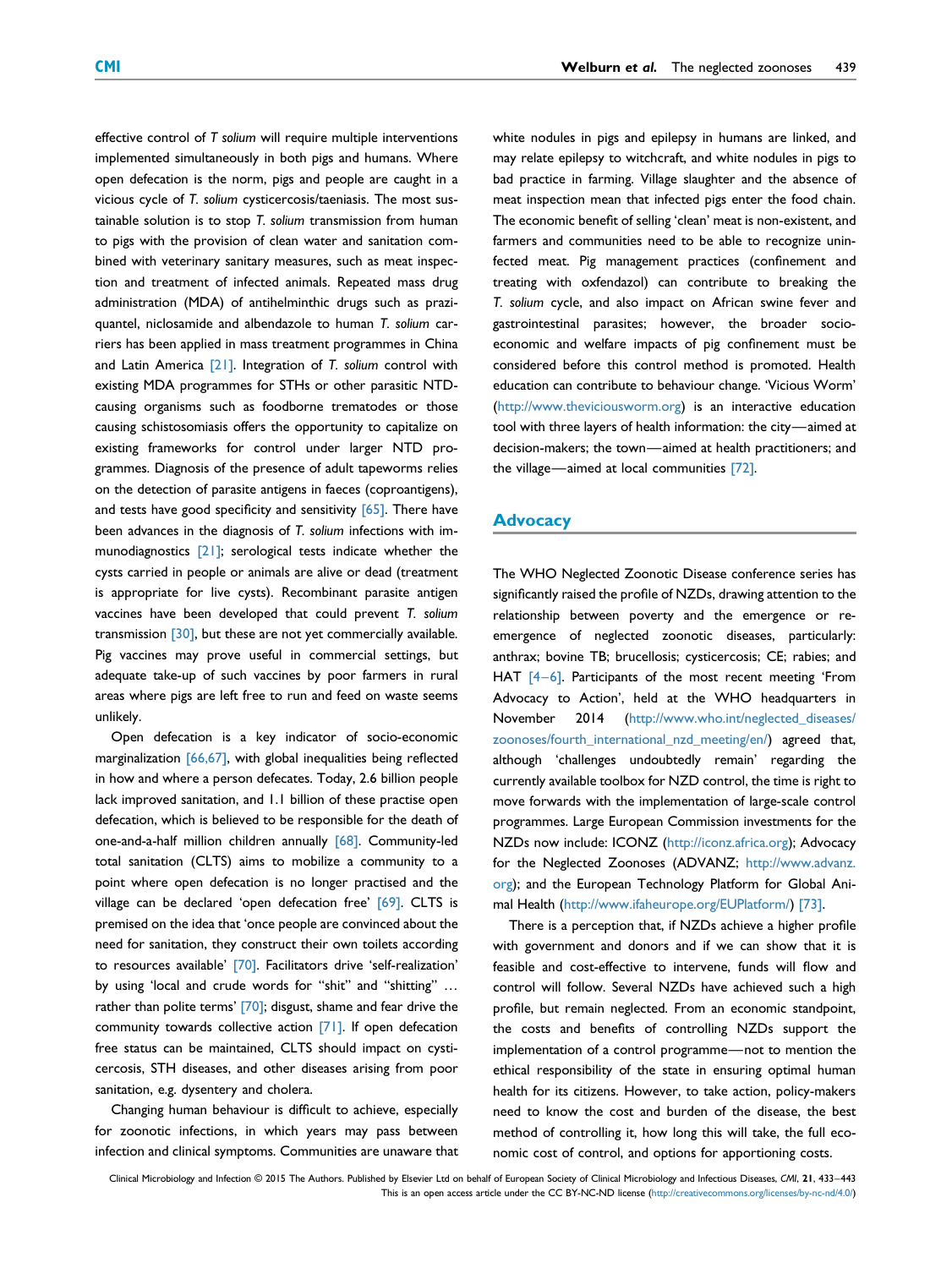Rabies has achieved considerable advocacy through the Global Alliance for Rabies Control, but still kills an estimated 55 000 people every year, mainly in Africa and Asia, despite cheap and effective vaccines being available for humans, dogs, and even for wildlife. Among all of the neglected NZDs, dog rabies elimination is the lowest hanging fruit. However, even with these excellent, cheap and effective dog vaccines available, and with burdens and costs well understood, there is no guarantee that elimination will be easily achieved [\[59\]](#page-10-0). The costs of intervention in an animal reservoir may seem high as compared with the public health benefits alone, and profitability may not be obvious from a single-sector perspective. For rabies, from a human health perspective, a dog bite wound requires cleaning, and a post-exposure treatment (PET) vaccination is essential, but expensive. As dog-to-dog transmission drives rabies epidemics, PET alone will not eliminate rabies. From an animal health perspective, rabies in cattle, and not dogs, is important, so national rabies vaccination programmes are not prioritized. For rabies, the cost benefit of vaccinating dogs may take many years to be realized, and requires universal high coverage to be achieved annually. In N'Djamena in Chad, the cumulative cost of dog rabies mass vaccination and human PET was equal to the cumulative cost of PET alone after 6 years, and only became more cost-effective after 7 years [\[74\]](#page-11-0).

Interventions for NZD in the animal reservoir (mass vaccination, drug treatment, and education) must be supported and operationalized across health and agriculture ministries. Longterm national and regional plans for elimination demand significant buy-in from both human and animal health sectors. When a full cross-sector analysis is undertaken and all stakeholder benefits (monetary/non-monetary) are taken into account, interventions for NZDs can become highly cost-effective For example, when the costs of brucellosis mass vaccination are shared between the health and livestock sectors in proportion to their benefits, brucellosis control becomes cost-effective [\[75\]](#page-11-0).

Communicating information to governments, donor bodies and communities is key to control. Provider and/or commercial interest add a political dimension to disease prioritization or neglect, and there is now concern about the public health threat of new, re-emerging and neglected zoonoses in the industrialized world [\[76,77\].](#page-11-0) Identification of gaps can help in targeting funds to the areas of greatest need. The Neglected Zoonoses Research Database [http://www.zoonosis.ac.uk/](http://www.zoonosis.ac.uk/ICONZ/) [ICONZ/](http://www.zoonosis.ac.uk/ICONZ/) provides a global picture of funding and research for eight NZDs, and includes a publications database, a research projects database, and a funders database.

Interventions for NZD control require long-term commitments to realize the economic benefits. For example, elimination of human CE requires a long-term, multi-sector plan that builds on strong political mobilization and an integrated infrastructure, and behaviour change interventions, which, even in the most favourable environments, may take up to 20 years [\[29\]](#page-10-0). Programmes may require significant front-loading (establishment of vaccine banks; drugs and logistics for mass treatments; and educational campaigns). These long-term and often front-loaded programmes can be difficult to support within government or donor funding cycles. Often, once the number of cases begins to decrease, systems for surveillance and control become difficult to sustain.

Stamp Out Sleeping Sickness in Uganda ([http://www.](http://www.stampoutsleepingsickness.org) [stampoutsleepingsickness.org\)](http://www.stampoutsleepingsickness.org) has shown that it is possible to keep districts affected by zoonotic HAT clear of infection by removing the reservoir of infection with mass treatments of cattle with trypanocides, and by preventing re-infection by the use of insecticides. This has large cost benefits, and an investment of \$US40 million could tackle the whole at-risk area and remove the risk of zoonotic HAT—funds that Uganda does not have. An innovative funding mechanism provides hope for sustainable sleeping sickness control; use of a Development Impact Bonds (DIB) private investment could raise the funds needed for large-scale, long-term delivery [http://www.cgdev.org/working-group/development-impact-](http://www.cgdev.org/working-group/development-impact-bond-working-group)

[bond-working-group](http://www.cgdev.org/working-group/development-impact-bond-working-group). Private investors provide up-front funding for the DIB and, as with other investments, take on the risk of reward or loss. Funds are directed to implement the programme, and outcomes are assessed independently. If objectives are not met, investors absorb the loss, but if they are achieved, international donors repay the private investors with interest. Investors have a strong incentive to manage their risk by bringing rigour and discipline to the DIB process. This increases the probabilities of both achieving the development outcome and of generating a financial return. This novel funding mechanism is also being explored for other NZDs, such as rabies.

### **Conclusion**

There is widespread acknowledgement of the value of an integrated approach to tackling the NZDs, but agreement is now needed on the politics and finance. Policy-makers need to know the current cost and burden of the disease, the best method of controlling it, the full economic cost of control, and the impacts on their communities. However, in many poorer countries, putting resources into the surveillance and treatment of animal populations rarely meets with much support, despite that fact that improved human and animal health can play a major role in promoting food security and eradicating poverty [\[77,78\]](#page-11-0). Given the institutional limitations in the veterinary and human public

Clinical Microbiology and Infection © 2015 The Authors. Published by Elsevier Ltd on behalf of European Society of Clinical Microbiology and Infectious Diseases, CMI, 21, 433–443 This is an open access article under the CC BY-NC-ND license ([http://creativecommons.org/licenses/by-nc-nd/4.0/\)](http://creativecommons.org/licenses/by-nc-nd/4.�0/)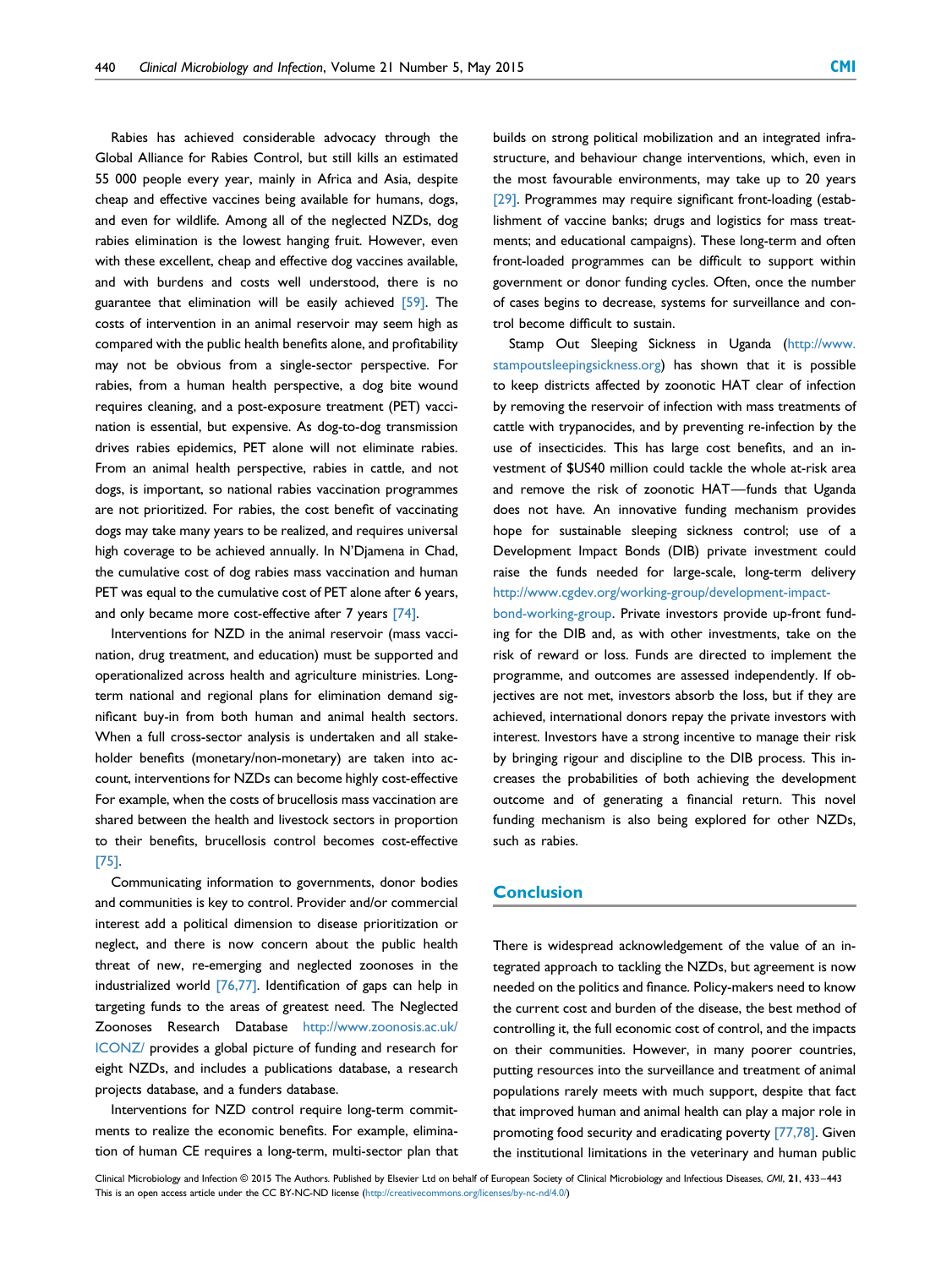<span id="page-9-0"></span>health sectors in Africa, interventions for NZDs could benefit from adopting a One Health approach that supports inter-sector working practices [\[78,79\]](#page-11-0).

More often than not, the cheapest and most effective strategy for dealing with zoonotic diseases is to control infection in the animal population, and for those NZDs for which the human disease cannot be maintained in the absence of an animal reservoir, for which effective tools are available, and for which significant advocacy has been raised, elimination may be possible, e.g. zoonotic HAT and rabies  $[16]$ . The solution may be a topdown approach—such as a vaccination programme or MDA—but sustained control is about working within the community to change behaviour and practice. New funding models offer the potential for raising the resources required, enabling greater attention to be paid to navigating the local realities in planning and implementation that are essential for ensuring that these neglected diseases are controlled sustainably.

#### Transparency declaration

The funders had no role in conceiving or writing this article, and the authors declare that they have no competing interests.

#### Acknowledgements

This work was supported by a European Union Seventh Framework Program (FP7/2007-2013) under grant agreement no. 221948 Integrated Control of Neglected Zoonoses (ICONZ).

#### **References**

- [1] [Hotez PJ, Molyneux DH, Fenwick A, Kumaresan J, Sachs SE, Sach JD,](http://refhub.elsevier.com/S1198-743X(15)00419-X/sref1) [et al. Control of neglected tropical diseases. N Engl J Med 2007;357:](http://refhub.elsevier.com/S1198-743X(15)00419-X/sref1) [1018](http://refhub.elsevier.com/S1198-743X(15)00419-X/sref1)–27.
- [2] [Molyneux DH. Combating the](http://refhub.elsevier.com/S1198-743X(15)00419-X/sref2) 'other diseases' of MDG 6: changing the [paradigm to achieve equity and poverty reduction? Trans R Soc Trop](http://refhub.elsevier.com/S1198-743X(15)00419-X/sref2) [Med Hyg 2008;102:509](http://refhub.elsevier.com/S1198-743X(15)00419-X/sref2)–19.
- [3] [European Parliament. Resolution on major and neglected diseases in](http://refhub.elsevier.com/S1198-743X(15)00419-X/sref3) [developing countries \(2005/2047\(INI\)\). 2005. Adopted 8 September](http://refhub.elsevier.com/S1198-743X(15)00419-X/sref3) 2005 – [Strasbourg.](http://refhub.elsevier.com/S1198-743X(15)00419-X/sref3)
- [4] The control of neglected zoonotic diseases: a route to poverty alleviation. Report of a joint WHO/DFID-AHP Meeting, 20 and 21 September 2005, WHO Headquarters Geneva, with the participation of FAO and OIE. World Health Organization, Geneva.
- [5] [Integrated control of neglected zoonotic diseases in Africa. Applying](http://refhub.elsevier.com/S1198-743X(15)00419-X/sref4) the 'One Health' [concept. Report of a Joint WHO/EU/ILRI/DBL/FAO/](http://refhub.elsevier.com/S1198-743X(15)00419-X/sref4) [OIE/AU Meeting. Nairobi: ILRI Headquarters; November 2007. p.](http://refhub.elsevier.com/S1198-743X(15)00419-X/sref4) [13](http://refhub.elsevier.com/S1198-743X(15)00419-X/sref4)–5.
- [6] [The control of neglected zoonotic diseases. Community-based in](http://refhub.elsevier.com/S1198-743X(15)00419-X/sref5)[terventions for prevention and control. Report of the third conference](http://refhub.elsevier.com/S1198-743X(15)00419-X/sref5)

[organized with ICONZ, DFID-RIU, Gates Foundation, SOS, EU, TDR](http://refhub.elsevier.com/S1198-743X(15)00419-X/sref5) [and FAO with the participation of ILRI and OIE WHO headquarters,](http://refhub.elsevier.com/S1198-743X(15)00419-X/sref5) [Geneva, Switzerland. November 2010. p. 23](http://refhub.elsevier.com/S1198-743X(15)00419-X/sref5)–4.

- [7] [Mableson HE, Okello A, Picozzi K, Welburn SC. Neglected zoonotic](http://refhub.elsevier.com/S1198-743X(15)00419-X/sref6) diseases—[the long and winding road to advocacy. PLoS Negl Trop Dis](http://refhub.elsevier.com/S1198-743X(15)00419-X/sref6) [2014;8\(6\):e2800.](http://refhub.elsevier.com/S1198-743X(15)00419-X/sref6)
- [8] [Mathers CD, Ezzati M, Lopez AD. Measuring the burden of neglected](http://refhub.elsevier.com/S1198-743X(15)00419-X/sref7) [tropical diseases: The Global Burden of Disease Framework. PLoS](http://refhub.elsevier.com/S1198-743X(15)00419-X/sref7) [Negl Trop Dis 2007;1:e114](http://refhub.elsevier.com/S1198-743X(15)00419-X/sref7).
- [9] [King CH, Bertino AM. Asymmetries of poverty: why global burden of](http://refhub.elsevier.com/S1198-743X(15)00419-X/sref8) [disease valuations underestimate the burden of neglected tropical](http://refhub.elsevier.com/S1198-743X(15)00419-X/sref8) [diseases. PLoS Negl Trop Dis 2008;2:e209](http://refhub.elsevier.com/S1198-743X(15)00419-X/sref8).
- [10] [Torgerson PR, Macpherson CN. The socioeconomic burden of para](http://refhub.elsevier.com/S1198-743X(15)00419-X/sref9)[sitic zoonoses: global trends. Vet Parasitol 2011;182:79](http://refhub.elsevier.com/S1198-743X(15)00419-X/sref9)–95.
- [11] [McDermott JJ, Arimib SM. Brucellosis in sub-Saharan Africa: epide](http://refhub.elsevier.com/S1198-743X(15)00419-X/sref10)[miology, control and impact. Vet Microbiol 2002;90:111](http://refhub.elsevier.com/S1198-743X(15)00419-X/sref10)–34.
- [12] [Odiit M, Coleman PG, Liu WC, McDermott JJ, Fèvre EM, Welburn SC,](http://refhub.elsevier.com/S1198-743X(15)00419-X/sref11) [et al. Quantifying the level of under-detection of](http://refhub.elsevier.com/S1198-743X(15)00419-X/sref11) Trypanosoma brucei rhodesiense [sleeping sickness cases. Trop Med Int Health 2005;10:](http://refhub.elsevier.com/S1198-743X(15)00419-X/sref11) [840](http://refhub.elsevier.com/S1198-743X(15)00419-X/sref11)–9.
- [13] Cox A, Tosas O, Tilley A, Picozzi K, Coleman PG, Hide G, et al. Constraints to estimating the prevalence of trypanosome infections in East African Zebu cattle. Parasites Vectors 2010;3(1):82. [http://dx.doi.](http://dx.doi.org/10.1186/1756-3305-3-82) [org/10.1186/1756-3305-3-82.](http://dx.doi.org/10.1186/1756-3305-3-82)
- [14] [Bronsvoort BM, Wissmann B, Picozzi K, Fèvre EM, Handel IG,](http://refhub.elsevier.com/S1198-743X(15)00419-X/sref13) [Welburn SC. Evaluation of the sensitivity and speci](http://refhub.elsevier.com/S1198-743X(15)00419-X/sref13)ficity of two mo[lecular diagnostic methods for](http://refhub.elsevier.com/S1198-743X(15)00419-X/sref13) Trypanosoma brucei spp. using a no gold [standard model. PLoS One 2010;5\(1\):e8628](http://refhub.elsevier.com/S1198-743X(15)00419-X/sref13).
- [15] [Canning D. Priority setting and the](http://refhub.elsevier.com/S1198-743X(15)00419-X/sref14) 'neglected' tropical diseases. Trans [R Soc Trop Med Hyg 2006;100:499](http://refhub.elsevier.com/S1198-743X(15)00419-X/sref14)–504.
- [16] [Maudlin I, Eisler MC, Welburn SC. Neglected and endemic zoonoses.](http://refhub.elsevier.com/S1198-743X(15)00419-X/sref15) [Phil Trans R Soc Lond B Biol Sci 2009;364:2777](http://refhub.elsevier.com/S1198-743X(15)00419-X/sref15)–87.
- [17] Cleaveland S, Shaw DJ, Mfi[nanga SG, Shirima G, Kazwala RR, Eblate E,](http://refhub.elsevier.com/S1198-743X(15)00419-X/sref16) et al. Mycobacterium bovis [in rural Tanzania: risk factors for infection in](http://refhub.elsevier.com/S1198-743X(15)00419-X/sref16) [human and cattle populations. Tuberculosis \(Edinb\) 2007;87:30](http://refhub.elsevier.com/S1198-743X(15)00419-X/sref16)–43.
- [18] [de la Rua-Domenech R. Human](http://refhub.elsevier.com/S1198-743X(15)00419-X/sref17) Mycobacterium bovis infection in the [United Kingdom: Incidence, risks, control measures and review of the](http://refhub.elsevier.com/S1198-743X(15)00419-X/sref17) [zoonotic aspects of bovine tuberculosis. Tuberculosis \(Edinb\) 2006;86:](http://refhub.elsevier.com/S1198-743X(15)00419-X/sref17) 77–[109.](http://refhub.elsevier.com/S1198-743X(15)00419-X/sref17)
- [19] [Franco M, Mulder M, Gilman R, Smits H. Human brucellosis. Lancet](http://refhub.elsevier.com/S1198-743X(15)00419-X/sref18) [Infect Dis 2007;7:775](http://refhub.elsevier.com/S1198-743X(15)00419-X/sref18)–86.
- [20] [Diaz R, Casanova A, Ariza J, Moriyon I. The Rose Bengal Test in human](http://refhub.elsevier.com/S1198-743X(15)00419-X/sref19) [brucellosis: a neglected test for the diagnosis of a neglected disease.](http://refhub.elsevier.com/S1198-743X(15)00419-X/sref19) PLoS Negl Trop Dis 2011:5:e950.
- [21] [Pawlowski Z, Allan J, Sarti E. Control of](http://refhub.elsevier.com/S1198-743X(15)00419-X/sref20) Taenia solium taeniasis/cysti[cercosis: from research towards implementation. Int J Parasitol](http://refhub.elsevier.com/S1198-743X(15)00419-X/sref20) [2005;35:1221](http://refhub.elsevier.com/S1198-743X(15)00419-X/sref20)–32.
- [22] [WHO. Control of neurocysticercosis. Geneva: WHO. Fifty-sixth](http://refhub.elsevier.com/S1198-743X(15)00419-X/sref21) [World Health Assembly; 2003. A56/10.](http://refhub.elsevier.com/S1198-743X(15)00419-X/sref21)
- [23] Okello AL, Ash A, Keokamphet C, Hobbs E, Khamlome B, Dorny P, et al. Investigating a hyper-endemic focus of Taenia solium in northern Lao PDR. Parasites Vectors 2014;7:134. [http://dx.doi.org/10.1186/](http://dx.doi.org/10.1186/1756-3305-7-134) [1756-3305-7-134](http://dx.doi.org/10.1186/1756-3305-7-134).
- [24] [Phiri IK, Ngowi H, Afonso S, Matenga E, Boa M, Mukaratirwa S, et al.](http://refhub.elsevier.com/S1198-743X(15)00419-X/sref23) The emergence of Taenia solium [cysticercosis in Eastern and Southern](http://refhub.elsevier.com/S1198-743X(15)00419-X/sref23) [Africa as a serious agricultural problem and public health risk. Acta](http://refhub.elsevier.com/S1198-743X(15)00419-X/sref23) [Trop 2003;87:13](http://refhub.elsevier.com/S1198-743X(15)00419-X/sref23)–23.
- [25] [Mafojane NA, Appleton CC, Krecek RC, Michael LM, Willingham AL.](http://refhub.elsevier.com/S1198-743X(15)00419-X/sref24) [The current status of neurocysticercosis in Eastern and Southern Af](http://refhub.elsevier.com/S1198-743X(15)00419-X/sref24)[rica. Acta Trop 2003;287:25](http://refhub.elsevier.com/S1198-743X(15)00419-X/sref24)–33.
- [26] [Bern C, Garcia HH, Evans C, Gonzalez AE, Verastegui M, Tsang VC,](http://refhub.elsevier.com/S1198-743X(15)00419-X/sref25) [et al. Magnitude of the disease burden from neurocysticercosis in a](http://refhub.elsevier.com/S1198-743X(15)00419-X/sref25) [developing country. Clin Infect Dis 1999;29:1203](http://refhub.elsevier.com/S1198-743X(15)00419-X/sref25)–9.
- [27] [Budke CM, Deplazes P, Torgerson PR. Global socioeconomic impact](http://refhub.elsevier.com/S1198-743X(15)00419-X/sref26) [of cystic echinococcosis. Emerg Infect Dis 2006;12:296](http://refhub.elsevier.com/S1198-743X(15)00419-X/sref26)–303.

Clinical Microbiology and Infection © 2015 The Authors. Published by Elsevier Ltd on behalf of European Society of Clinical Microbiology and Infectious Diseases, CMI, 21, 433-443 This is an open access article under the CC BY-NC-ND license ([http://creativecommons.org/licenses/by-nc-nd/4.0/\)](http://creativecommons.org/licenses/by-nc-nd/4.�0/)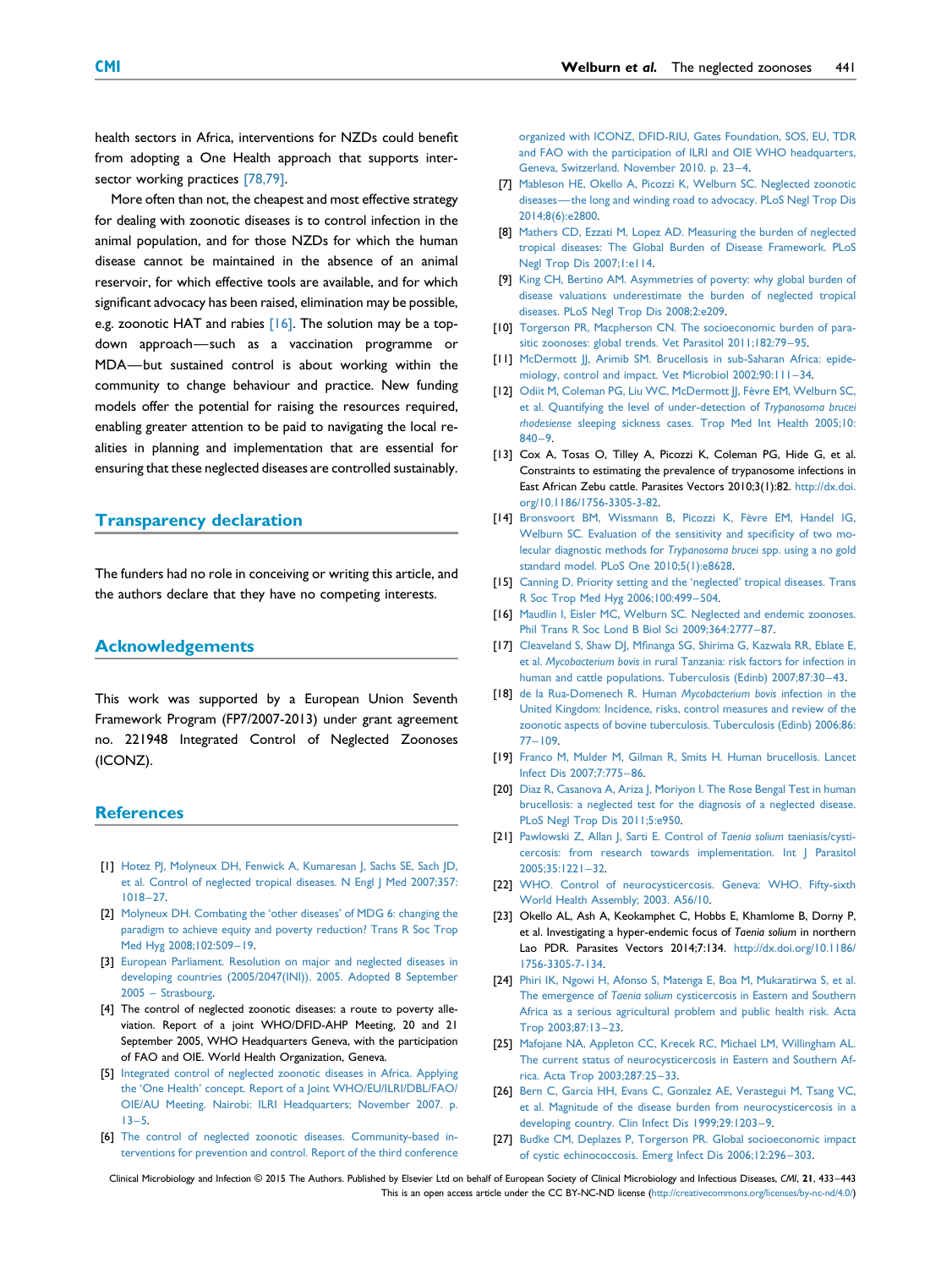- <span id="page-10-0"></span>[28] [Lightowlers MW, Colebrook AL, Gauci CG, Gauci SM, Kyngdon CT,](http://refhub.elsevier.com/S1198-743X(15)00419-X/sref27) [Monkhouse JL, et al. Vaccination against cestode parasites: Anti](http://refhub.elsevier.com/S1198-743X(15)00419-X/sref27)[helminth vaccines that work and why. Vet Parasitol 2003;115:83](http://refhub.elsevier.com/S1198-743X(15)00419-X/sref27)–123.
- [29] [Craig PS, McManus DP, Lightowlers MW, Chabalgoity JA, Garcia HH,](http://refhub.elsevier.com/S1198-743X(15)00419-X/sref28) [Gavidia CM, et al. Prevention and control of cystic echinococcosis.](http://refhub.elsevier.com/S1198-743X(15)00419-X/sref28) [Lancet Infect Dis 2007;7:385](http://refhub.elsevier.com/S1198-743X(15)00419-X/sref28)–94.
- [30] World Health Organization. The World Health Report 2004. Changing history. Geneva: WHO.
- [31] Reithinger R. Leishmaniases' [burden of disease: ways forward for](http://refhub.elsevier.com/S1198-743X(15)00419-X/sref29) [getting from speculation to reality. PLoS Negl Trop Dis 2008;2:e285.](http://refhub.elsevier.com/S1198-743X(15)00419-X/sref29)
- [32] [Reithinger R, Coleman PG, Alexander B, Vieira EP, Assis G, Davies CR.](http://refhub.elsevier.com/S1198-743X(15)00419-X/sref30) [Are insecticide-impregnated dog collars a feasible alternative to dog](http://refhub.elsevier.com/S1198-743X(15)00419-X/sref30) [culling as a strategy for controlling canine visceral leishmaniasis in](http://refhub.elsevier.com/S1198-743X(15)00419-X/sref30) [Brazil? Int J Parasitol 2004;34:55](http://refhub.elsevier.com/S1198-743X(15)00419-X/sref30)–62.
- [33] [Knobel DL, Cleaveland S, Coleman PG, Fèvre EM, Meltzer MI,](http://refhub.elsevier.com/S1198-743X(15)00419-X/sref31) [Miranda ME, et al. Re-evaluating the burden of rabies in Africa and](http://refhub.elsevier.com/S1198-743X(15)00419-X/sref31) [Asia. Bull World Health Organ 2005;83:360](http://refhub.elsevier.com/S1198-743X(15)00419-X/sref31)–8.
- [34] [Anderson NE, Mubanga J, Fevre EM, Picozzi K, Eisler MC, Thomas R,](http://refhub.elsevier.com/S1198-743X(15)00419-X/sref32) [et al. Characterisation of the wildlife reservoir community for human](http://refhub.elsevier.com/S1198-743X(15)00419-X/sref32) [and animal trypanosomiasis in the Luangwa Valley, Zambia. PLoS Negl](http://refhub.elsevier.com/S1198-743X(15)00419-X/sref32) [Trop Dis 2011;5:1211](http://refhub.elsevier.com/S1198-743X(15)00419-X/sref32).
- [35] [Welburn SC, Picozzi K, Fevre EM, Coleman PG, Odiit M,](http://refhub.elsevier.com/S1198-743X(15)00419-X/sref33) Carrington M, et al. Identifi[cation of human infective trypanosomes in](http://refhub.elsevier.com/S1198-743X(15)00419-X/sref33) [animal reservoir of sleeping sickness in Uganda by means of serum](http://refhub.elsevier.com/S1198-743X(15)00419-X/sref33)[resistance-associated \(SRA\) gene. Lancet 2001;358:2017](http://refhub.elsevier.com/S1198-743X(15)00419-X/sref33)–9.
- [36] [Fevre EM, Coleman PG, Odiit MD, Magona J, Welburn SC,](http://refhub.elsevier.com/S1198-743X(15)00419-X/sref34) [Woolhouse MEJ. The origins of a new sleeping sickness outbreak](http://refhub.elsevier.com/S1198-743X(15)00419-X/sref34) [\(caused by Trypanosoma brucei infection\) in eastern Uganda. Lancet](http://refhub.elsevier.com/S1198-743X(15)00419-X/sref34) [2001;358:625](http://refhub.elsevier.com/S1198-743X(15)00419-X/sref34)–8.
- [37] [Picozzi K, Fèvre EM, Odiit M, Carrington M, Eisler MC, Maudlin I, et al.](http://refhub.elsevier.com/S1198-743X(15)00419-X/sref35) Sleeping sickness in Uganda: a thin line between two fatal diseases. BMI [2005;331:1238](http://refhub.elsevier.com/S1198-743X(15)00419-X/sref35)–41.
- [38] [Fèvre EM, Picozzi K, Fyfe J, Waiswa C, Odiit M, Coleman PG, et al.](http://refhub.elsevier.com/S1198-743X(15)00419-X/sref36) [A burgeoning epidemic of sleeping sickness in Uganda. Lancet](http://refhub.elsevier.com/S1198-743X(15)00419-X/sref36) [2005;366:745](http://refhub.elsevier.com/S1198-743X(15)00419-X/sref36)–7.
- [39] Fevre EM, Odiit M, Coleman PG, Woolhouse MWJ, Welburn SC. Estimating the burden of rhodesiense sleeping sickness during an outbreak in Serere, eastern Uganda. BMC Public Health 2008;26:96. [http://dx.doi.org/10.1186/1471-2458-8-96.](http://dx.doi.org/10.1186/1471-2458-8-96)
- [40] [Obrist B, Iteba N, Lengeler C, Makemba A, Mshana C, Nathan R, et al.](http://refhub.elsevier.com/S1198-743X(15)00419-X/sref38) [Access to health care in contexts of livelihood insecurity: a framework](http://refhub.elsevier.com/S1198-743X(15)00419-X/sref38) [for analysis and action. PLoS Med 2007 Oct;4\(10\):1584](http://refhub.elsevier.com/S1198-743X(15)00419-X/sref38)–8.
- [41] [Zinsstag J, Schelling E, Waltner-Toews D. Tanner M.From](http://refhub.elsevier.com/S1198-743X(15)00419-X/sref39) 'one medicine' to 'one health' [and systemic approaches to health and well-being.](http://refhub.elsevier.com/S1198-743X(15)00419-X/sref39) [Prev Vet Med 2011 Sep 1;101\(3](http://refhub.elsevier.com/S1198-743X(15)00419-X/sref39)–4):148–56.
- [42] [Bonfoh B, Kasymbekov J, Dürr S, Toktobaev N, Doherr MG,](http://refhub.elsevier.com/S1198-743X(15)00419-X/sref40) [Schueth T, et al. Representative seroprevalences of brucellosis in](http://refhub.elsevier.com/S1198-743X(15)00419-X/sref40) [humans and livestock in Kyrgyzstan. Ecohealth 2012 Jun;9\(2\):132](http://refhub.elsevier.com/S1198-743X(15)00419-X/sref40)-8.
- [43] [Narrod C, Zinsstag J, Tiongco M. A one health framework for esti](http://refhub.elsevier.com/S1198-743X(15)00419-X/sref41)[mating the economic costs of zoonotic diseases on society. Ecohealth](http://refhub.elsevier.com/S1198-743X(15)00419-X/sref41) [2012;9:150](http://refhub.elsevier.com/S1198-743X(15)00419-X/sref41)–62.
- [44] [Ducrotoy MJ, Bertu WJ, Ocholi RA, Gusi AM, Bryssinckx W,](http://refhub.elsevier.com/S1198-743X(15)00419-X/sref42) [Welburn S, et al. Brucellosis as an emerging threat in developing](http://refhub.elsevier.com/S1198-743X(15)00419-X/sref42) [economies: lessons from Nigeria. PLoS Negl Trop Dis 2014;8\(7\):](http://refhub.elsevier.com/S1198-743X(15)00419-X/sref42) [e3008.](http://refhub.elsevier.com/S1198-743X(15)00419-X/sref42)
- [45] [Tschopp R, Hattendorf J, Roth F, Choudhury AA, Shaw A, Aseffa A,](http://refhub.elsevier.com/S1198-743X(15)00419-X/sref43) [et al. Cost estimate of bovine tuberculosis to Ethiopia. Curr Top](http://refhub.elsevier.com/S1198-743X(15)00419-X/sref43) [Microbiol Immunol 2012;365:249](http://refhub.elsevier.com/S1198-743X(15)00419-X/sref43)–68.
- [46] [Makita K, Fèvre EM, Waiswa C, Kaboyo W, De Clare Bronsvoort BM,](http://refhub.elsevier.com/S1198-743X(15)00419-X/sref44) [Eisler MC, et al. Human brucellosis in urban and peri-urban areas of](http://refhub.elsevier.com/S1198-743X(15)00419-X/sref44) [Kampala, Uganda. Ann N Y Acad Sci 2008;1149:309](http://refhub.elsevier.com/S1198-743X(15)00419-X/sref44)–11.
- [47] [Schelling E, Bechir M, Ahmed MA, Wyss K, Randolph TF, Zinsstag J.](http://refhub.elsevier.com/S1198-743X(15)00419-X/sref45) [Human and animal vaccination delivery to remote nomadic families.](http://refhub.elsevier.com/S1198-743X(15)00419-X/sref45) [Chad Emerg Infect Dis 2007 Mar;13\(3\):373](http://refhub.elsevier.com/S1198-743X(15)00419-X/sref45)–9.
- [48] [Zinsstag J, Schelling E, Roth F, Bonfoh B, de Savigny D, Tanner M.](http://refhub.elsevier.com/S1198-743X(15)00419-X/sref46) Human benefi[ts of animal interventions for zoonosis control. Emerg](http://refhub.elsevier.com/S1198-743X(15)00419-X/sref46) [Infect Dis 2007 Apr;13\(4\):527](http://refhub.elsevier.com/S1198-743X(15)00419-X/sref46)–31.
- [49] [Welburn SC, Coleman PG, Fevre E, Maudlin I. Sleeping sickness](http://refhub.elsevier.com/S1198-743X(15)00419-X/sref47)—a [tale of two diseases. Trends Parasitol 2001;17:19](http://refhub.elsevier.com/S1198-743X(15)00419-X/sref47)–24.
- [50] [Wastling SL, Welburn SC. Diagnosis of human sleeping sickness: sense](http://refhub.elsevier.com/S1198-743X(15)00419-X/sref48) [and sensitivity. Trends Parasitol 2011;27:394](http://refhub.elsevier.com/S1198-743X(15)00419-X/sref48)–402.
- [51] [Batchelor NA, Atkinson PM, Gething PW, Picozzi K, Fevre EM,](http://refhub.elsevier.com/S1198-743X(15)00419-X/sref49) [Kakembo AS, et al. Spatial predictions of Rhodesian human African](http://refhub.elsevier.com/S1198-743X(15)00419-X/sref49) [trypanosomiasis \(sleeping sickness\) prevalence in Kaberamaido and](http://refhub.elsevier.com/S1198-743X(15)00419-X/sref49) [Dokolo, two newly affected districts of Uganda. PLoS Negl Trop Dis](http://refhub.elsevier.com/S1198-743X(15)00419-X/sref49) [2009;3\(12\):e563](http://refhub.elsevier.com/S1198-743X(15)00419-X/sref49).
- [52] [von Wissmann B, Fyfe J, Picozzi K, Hamill L, Waiswa C, Welburn SC.](http://refhub.elsevier.com/S1198-743X(15)00419-X/sref50) [Quantifying the association between human and bovine trypanosomi](http://refhub.elsevier.com/S1198-743X(15)00419-X/sref50)[asis in newly affected sleeping sickness areas of Uganda. PLoS Negl](http://refhub.elsevier.com/S1198-743X(15)00419-X/sref50) [Trop Dis 2014;8\(6\):e2931](http://refhub.elsevier.com/S1198-743X(15)00419-X/sref50).
- [53] [Welburn SC, Coleman PG, Maudlin I, Fevre EM, Odiit M, Eisler MC.](http://refhub.elsevier.com/S1198-743X(15)00419-X/sref51) [Crisis, what crisis? Control of Rhodesian sleeping sickness. Trends](http://refhub.elsevier.com/S1198-743X(15)00419-X/sref51) [Parasitol 2006;22:123](http://refhub.elsevier.com/S1198-743X(15)00419-X/sref51)–8.
- [54] [Welburn SC, Coleman PG. Human and animal African trypanosomi](http://refhub.elsevier.com/S1198-743X(15)00419-X/sref52)[asis. In: Zinsstag Jakob, Schelling Esther, Whittaker Maxine,](http://refhub.elsevier.com/S1198-743X(15)00419-X/sref52) [Tanner Marcel, editors. One Health: The theory and practice of in](http://refhub.elsevier.com/S1198-743X(15)00419-X/sref52)[tegrated health approaches. Wallingford, UK: CAB International; 2014.](http://refhub.elsevier.com/S1198-743X(15)00419-X/sref52) [p. 201](http://refhub.elsevier.com/S1198-743X(15)00419-X/sref52)–21.
- [55] [Torr SJ, Maudlin I, Vale GA. Less is more: restricted application of](http://refhub.elsevier.com/S1198-743X(15)00419-X/sref53) [insecticide to cattle to improve the cost and ef](http://refhub.elsevier.com/S1198-743X(15)00419-X/sref53)ficacy of tsetse control. [Med Vet Entomol 2007;21:53](http://refhub.elsevier.com/S1198-743X(15)00419-X/sref53)–64.
- [56] [Kajunguri D, Hargrove JW, Ouifki R, Mugisha JYT, Coleman PG,](http://refhub.elsevier.com/S1198-743X(15)00419-X/sref54) [Welburn SC. Modelling the control of tsetse and Trypanosoma brucei](http://refhub.elsevier.com/S1198-743X(15)00419-X/sref54) [rhodesiense in a multi-host population through insecticide-treated](http://refhub.elsevier.com/S1198-743X(15)00419-X/sref54) [cattle. Bull Math Biol 2014;76:673](http://refhub.elsevier.com/S1198-743X(15)00419-X/sref54)–96.
- [57] Muhanguzi D, Picozzi K, Hattendorf J, Thrusfield M, Welburn SC, Kabasa JD, et al. Improvements on restricted insecticide application protocol for control of human and animal African trypanosomiasis in Eastern Uganda. PLoS Negl Trop Dis 2014;8(10):e3284. [http://dx.doi.](http://dx.doi.org/10.1371/journal.pntd.0003284) [org/10.1371/journal.pntd.0003284](http://dx.doi.org/10.1371/journal.pntd.0003284).
- [58] Muhanguzi D, Picozzi K, Hatendorf J, Thrusfield M, Kabasa JD, Welburn SC, et al. Collateral benefits of restricted insecticide application for control of African trypanosomiasis on Theileria parva in cattle: a randomized controlled trial. ParasitesVectors 2014;7(1): 432. [http://dx.doi.org/10.1186/1756-3305-7-432.](http://dx.doi.org/10.1186/1756-3305-7-432)
- [59] [Bardosh K, Sambo M, Sikana L, Hampson K, Welburn SC. Eliminating](http://refhub.elsevier.com/S1198-743X(15)00419-X/sref57) [rabies in Tanzania? Local understandings and responses to mass dog](http://refhub.elsevier.com/S1198-743X(15)00419-X/sref57) [vaccination in Kilombero and Ulanga districts. PLoS Negl Trop Dis](http://refhub.elsevier.com/S1198-743X(15)00419-X/sref57) [2014;8\(6\):e2935](http://refhub.elsevier.com/S1198-743X(15)00419-X/sref57).
- [60] [Briggs D, Hanlon A. World Rabies Day: focusing attention on a](http://refhub.elsevier.com/S1198-743X(15)00419-X/sref58) [neglected disease. Vet Rec 2007;161:288](http://refhub.elsevier.com/S1198-743X(15)00419-X/sref58)–9.
- [61] [Foglia Manzillo V, Oliva G, Pagano A, Manna L, Maroli M, Gradoni L.](http://refhub.elsevier.com/S1198-743X(15)00419-X/sref59) [Deltamethrin-impregnated collars for the control of canine leishman](http://refhub.elsevier.com/S1198-743X(15)00419-X/sref59)[iasis: evaluation of the protective effect and in](http://refhub.elsevier.com/S1198-743X(15)00419-X/sref59)fluence on the clinical [outcome of Leishmania infection in kennelled stray dogs. Vet Parasitol](http://refhub.elsevier.com/S1198-743X(15)00419-X/sref59) [2006;142:142](http://refhub.elsevier.com/S1198-743X(15)00419-X/sref59)–5.
- [62] [Ferroglio E, Poggi M, Trisciuoglio A. Evaluation of 65% permethrin](http://refhub.elsevier.com/S1198-743X(15)00419-X/sref60) [spot-on and deltamethrin-impregnated collars for canine Leishmania](http://refhub.elsevier.com/S1198-743X(15)00419-X/sref60) [infantum infection prevention. Zoonoses Public Health 2008;55:](http://refhub.elsevier.com/S1198-743X(15)00419-X/sref60) [145](http://refhub.elsevier.com/S1198-743X(15)00419-X/sref60)–8.
- [63] [Giffoni JH, de Almeida CE, dos Santos SO, Ortega VS, de Barros AT.](http://refhub.elsevier.com/S1198-743X(15)00419-X/sref61) [Evaluation of 65% permethrin spot-on for prevention of canine](http://refhub.elsevier.com/S1198-743X(15)00419-X/sref61) [visceral leishmaniasis: effect on disease prevalence and the vectors](http://refhub.elsevier.com/S1198-743X(15)00419-X/sref61) [\(Diptera: Psychodidae\) in a hyperendemic area. Vet Ther 2002;3:](http://refhub.elsevier.com/S1198-743X(15)00419-X/sref61) [485](http://refhub.elsevier.com/S1198-743X(15)00419-X/sref61)–92.
- [64] [Barnes TS, Deplazes P, Gottstein B, Jenkins DJ, Mathis A, Siles-lucas M,](http://refhub.elsevier.com/S1198-743X(15)00419-X/sref62) [et al. Challenges for diagnosis and control of cystic hydatid disease.](http://refhub.elsevier.com/S1198-743X(15)00419-X/sref62) [Acta Trop 2012;123:1](http://refhub.elsevier.com/S1198-743X(15)00419-X/sref62)–7.

Clinical Microbiology and Infection © 2015 The Authors. Published by Elsevier Ltd on behalf of European Society of Clinical Microbiology and Infectious Diseases, CMI, 21, 433–443 This is an open access article under the CC BY-NC-ND license ([http://creativecommons.org/licenses/by-nc-nd/4.0/\)](http://creativecommons.org/licenses/by-nc-nd/4.�0/)